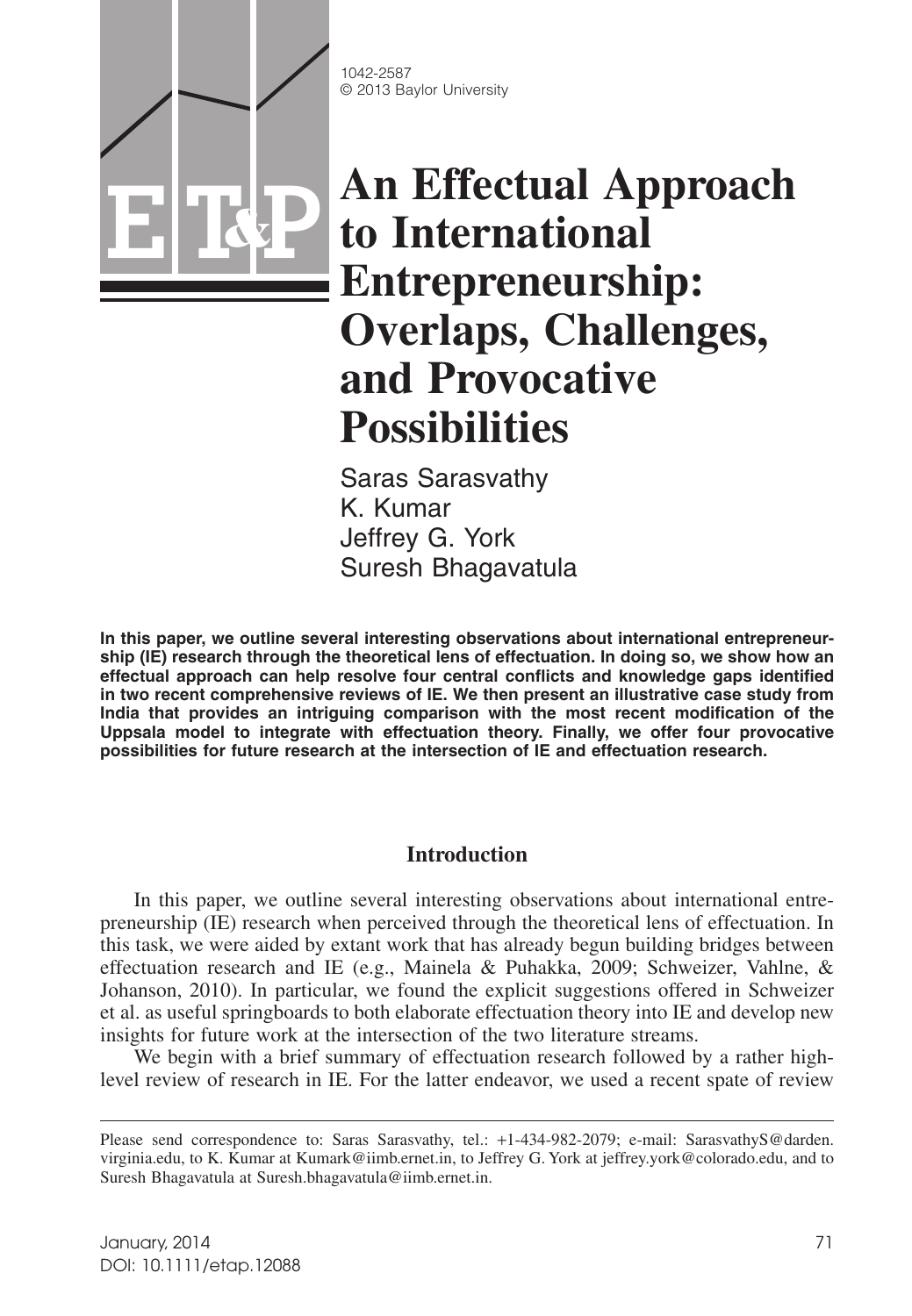articles on IE (Coviello, McDougall, & Oviatt, 2011; Jones, Coviello, & Tang, 2011; Keupp & Gassmann, 2009; Zahra, 2005). Based on their review of 323 relevant journal articles, Jones et al. argue that given the "multi-disciplinary and multi-theoretical nature of IE," advances in theory development in IE need to be accomplished through an "iterative process of debate, discussion as well as testing," as propounded by Weick. Jones et al. also highlight some important thematic areas of research in IE that they consider as "more recent and under researched" and imply that further debates and discussions can be around these themes. Significantly, one such theme identified in their review is opportunity recognition, wherein they call for the application of the logic of effectuation (Jones et al., p. 648).

Our approach of relying on these recent reviews has allowed us to anchor our observations in deeper waters than if we had attempted a literature review on our own. We did, however, follow the dominant traces back from these reviews to the most cited classics and seminal empirical works. Careful reading of these classics allowed us to develop a more textured and nuanced understanding of the history of IE.

We hope to contribute to the IE conversation in three ways: first, we forge links between the burgeoning body of work in effectuation and the recent stocktaking of scholarship in IE; second, we identify specific topics of interest within IE that offer promise for empirical work involving effectuation; third, we suggest provocative new possibilities for future research at the intersection of the two fields.

## **A Brief Summary and Update on Effectuation Research**

Effectuation posits a theoretical framework describing how expert entrepreneurs utilize resources within their control in conjunction with commitments and constraints from self-selected stakeholders to fabricate new artifacts such as ventures, products, opportunities, and markets (Sarasvathy, 2001; Wiltbank, Dew, Read, & Sarasvathy, 2006). A variety of studies in multiple industries have shown that expert entrepreneurs commonly utilize a set effectuation heuristics (Read, Song, & Smit, 2009; Sarasvathy & Dew, 2005; Wiltbank, Read, Dew, & Sarasvathy, 2009). However, only recently, studies have started to explore broader empirical measures of effectuation (Brettel, Mauer, Engelen, & Kuepper, 2012; Chandler, DeTienne, McKelvie, & Mumford, 2011) and how it may affect firm performance (Fischer & Reuber, 2011; Read et al., 2009).

Studies of expert entrepreneurs have distilled their heuristics into four effectual principles: means orientation, affordable loss, building partnerships, and leveraging contingency (Dew, Read, Sarasvathy, & Wiltbank, 2009). However, effectuation is also a dynamic process with two concurrent cycles of acquiring means and constraining goals: "The first is an expanding cycle that increases the resources available to the venture, and the second accretes constraints on the venture that converge into specific goals over time" (Sarasvathy, 2008, p. 101; Sarasvathy & Dew, 2005, p. 543). In the following review, we conceptualize effectuation as the sum of these principles and processes. Combined, these elements show effectuation to be one type of nonpredictive strategy (Wiltbank et al., 2006). Stated another way, effectuation consists of heuristics that embody nonpredictive forecasting control as opposed to predictive tools (henceforward referred to, in short, as an emphasis of control over prediction). Because effectuation uses means currently within the actor's control as the basis for action, it does not require predictions about the future. As such, effectual heuristics are particularly useful in situations of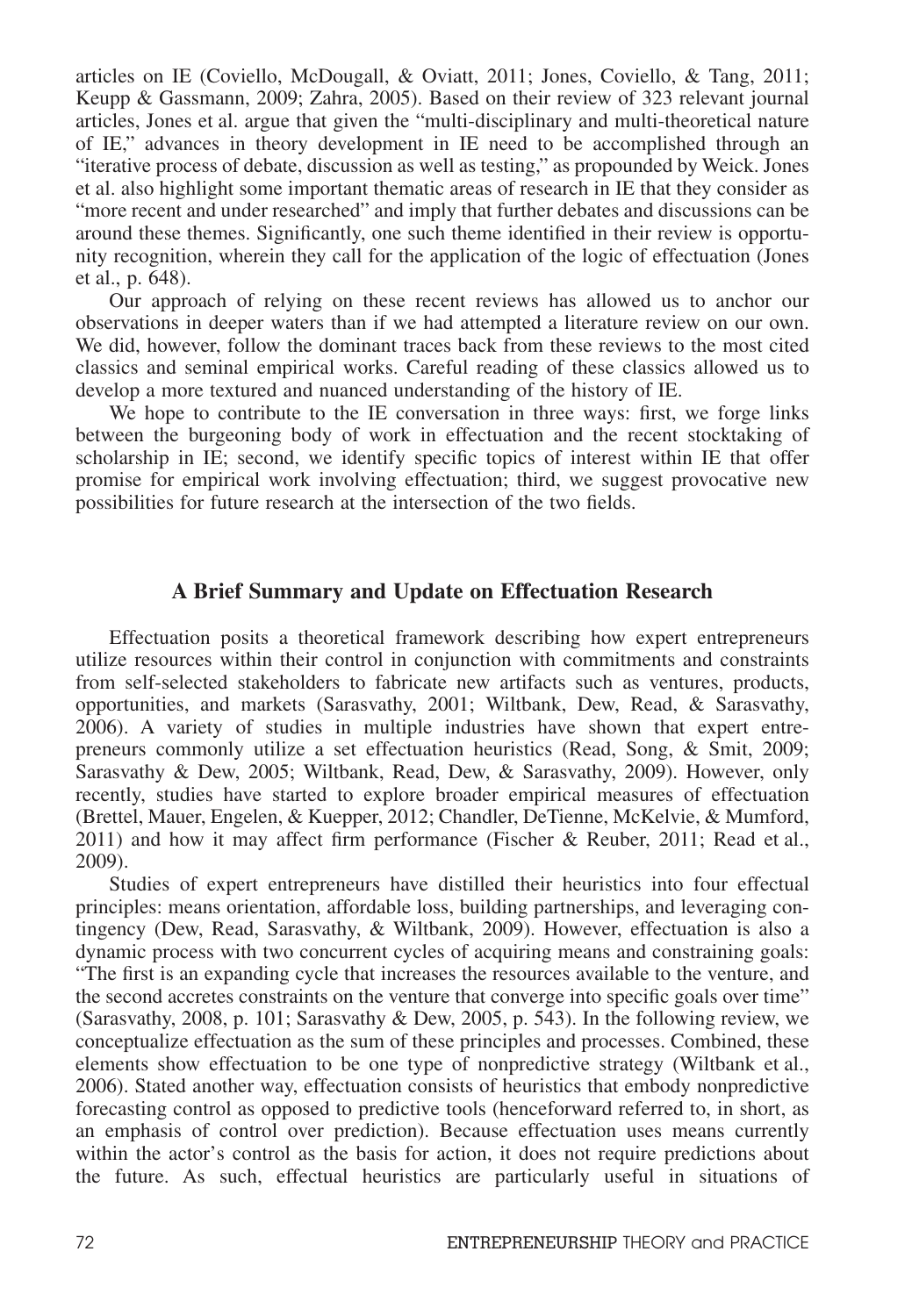unpredictability such as those in which new ventures often are formed (Knight, 1921; Sarasvathy & Dew).

Since the publication of the foundational article on the topic in the *Academy of Management Review* (Sarasvathy, 2001), effectuation has generated a great deal of interest among entrepreneurship scholars (e.g., Brettel et al., 2012; Chandler et al., 2011; Chiles, Gupta, & Bluedorn, 2008; Dew, Read, et al., 2009; Endres & Woods, 2010; Goel & Karri, 2006; Harmeling, 2011; Mitchell et al., 2007; Read et al., 2009; Wiltbank et al., 2009). With her original study, Sarasvathy sought to identify and understand the teachable and learnable elements of entrepreneurial expertise. In her sample, 63% used "effectual" rather than "causal" logic for about 75% of the time (Sarasvathy, 2001) showing that expert entrepreneurs tend to shy away from prediction-based strategies; rather, they often  $(1)$  use a means-based approach,  $(2)$  manage their level of affordable loss,  $(3)$  forge partnerships, and (4) leverage contingency (see Read et al.; Sarasvathy, 2008). Finally, (5) because they use a logic of nonpredictive control, expert entrepreneurs learn to see the future as cocreated through human action rather than unfolding through inevitable trends outside the purview of human action.

## **Effectuation Principles**

With a view to working out its practical and pedagogical applications, the five principles and the overall logic of effectuation have since been named as follows in the full-length treatment of the subject in Sarasvathy (2008): (1) bird-in-hand; (2) affordable loss; (3) crazy quilt; (4) lemonade; (5) pilot-in-the-plane.

*Bird-in-Hand.* Effectuation begins with a central actor (the entrepreneur) who has three categories of means: identity (who I am), knowledge (what I know), and networks (whom I know). This focuses the entrepreneurial question on "What can I do?" based on the means at hand rather than "What should I do?" based on a predictive analysis. The means-based approach relies on identity, knowledge, and networks to generate potential opportunities. While causal and effectual logic are integral parts of human reasoning, empirical research has teased out the extent to which means-based logic is used. In a meta-analysis of existing studies, Read et al. (2009) found a significant and positive correlation between a focus on means and new venture performance. In this analysis, means-based logic was measured through constructs such as resource-based capabilities (who I am), the number of years of industry experience (what I know), and size and breadth of networks (whom I know). By relying on means rather than ends, effectuation encourages entrepreneurs to be open to new possibilities and to be finely attuned to their own capabilities.

Recent work (Fischer & Reuber, 2011) has suggested that active engagement in social interaction can trigger new cognitions regarding both the entrepreneur's means, and the effects they can create with those means. Further, McKelvie, Haynie, and Gustavsson (2011) found that opportunity-specific expertise moderates the effect of uncertainty and action under unpredictable conditions; they propose that experts may be more likely to downplay the importance of prediction and rather focus on their abilities to create new markets and firms based on their expertise (what they know) (Blume & Covin, 2011).

*Affordable Loss.* While means are an important precursor of new firm emergence, an entrepreneur's perception may not be solely based on means; their risk perception also influences their decision to actually start the business (e.g., Kahneman & Lovallo, 1993).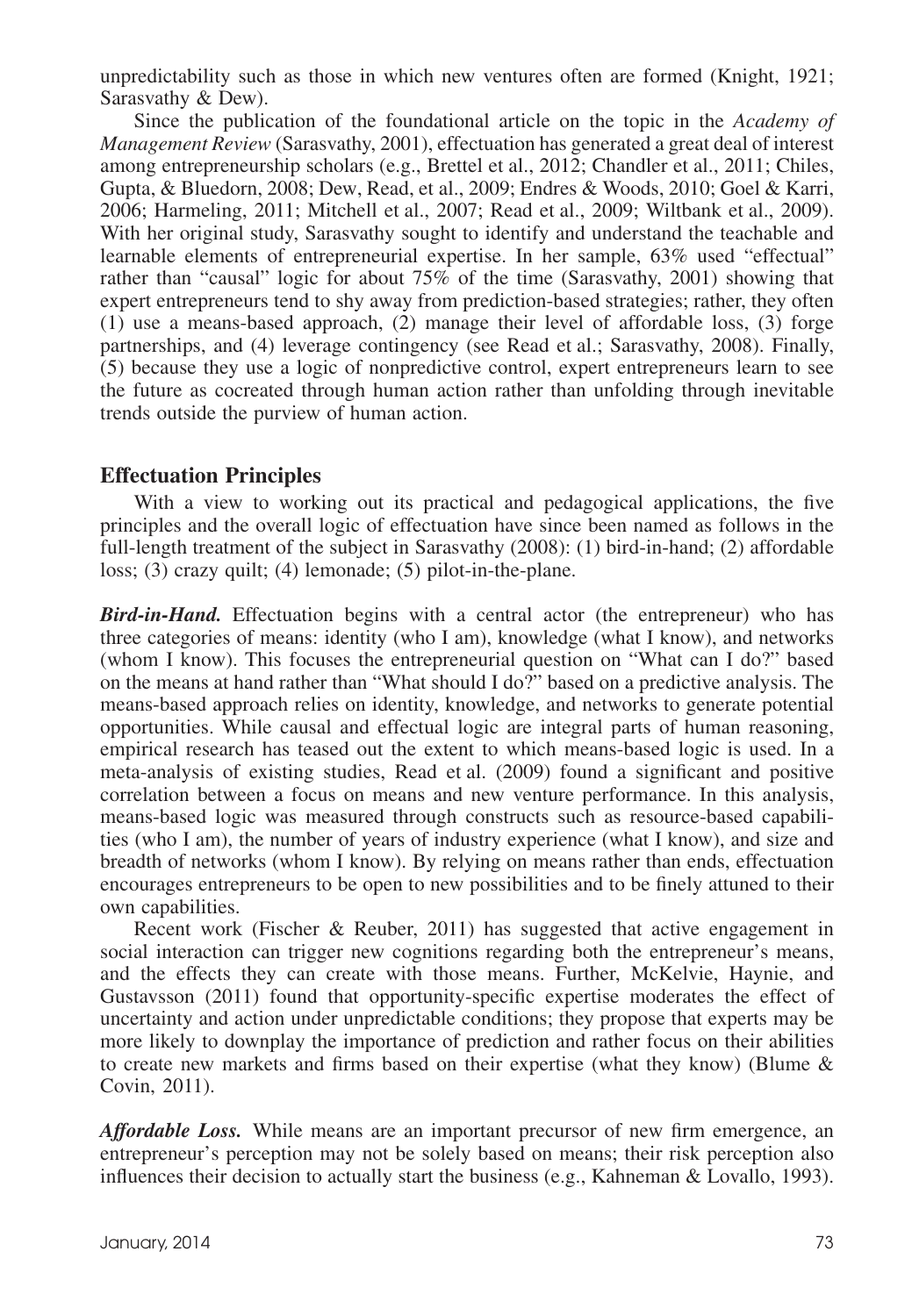The plunge decision has traditionally been modeled either as a choice between venturing and the opportunity cost of a wage job (Astebro, Chen, & Thompson, 2011; Cramer, Hartog, Jonker, & van Praag, 2002; Evans & Leighton, 1989; Lucas, 1978) or as a real options problem (McGrath, 1999). Expert entrepreneurs utilizing effectual strategies, however, have been shown to focus on what they can afford to lose (Dew, Sarasvathy, Read, & Wiltbank, 2009; Sarasvathy, 2008) rather than on prediction of possible gains. By focusing on affordable loss, the need to predict future returns is eliminated, thus implying less time engaged in planning. The use of the affordable loss principle in innovative research and development (R&D) projects has been shown to lead to higher process efficiency (Brettel et al., 2012). Affordable loss can be calculated relatively quickly because the entrepreneur knows what she and her nearest environment have and she can estimate how much is affordable to lose. Chandler et al. (2011) provide empirical support for the principle of affordable loss, successfully differentiating entrepreneurial action that focuses on only risking what they can afford to lose from more causal approaches, as well as other principles of effectuation.

*Crazy Quilt.* An effectual approach risks only resources that can be affordably lost; thus, it also drives partnerships as the central method to expand resources. Rather than engaging in extensive planning and research to identify specific stakeholders to target based on preselected goals, an effectual approach calls for entrepreneurs to rapidly engage in conversations with a variety of people they already know or come into contact with, some of whom end up making actual commitments to the new venture. One critical distinction of this process is that rather than entrepreneurs seeking to legitimize their business and thus secure commitments from targeted stakeholders (Aldrich & Fiol, 1994), effectual entrepreneurs seek to create avenues for stakeholder self-selection. In the effectual process, stakeholders put "skin in the game" because they see opportunity in cocreating the venture with the entrepreneur. Entrepreneurs may build many relationships, but only those in which both parties share the risk of the venture and benefit from the success of the venture constitute effectual partnerships (Chandler et al., 2011).

*Lemonade.* An effectual approach leverages uncertainty by treating surprises as opportunities to control the newly emerging situation. Since entrepreneurs often operate in conditions of enhanced uncertainty, effectuation posits that they may benefit from embracing surprises rather than following a linear and goal-oriented process that seeks to avoid deviations from the plan. Embracing new, discomfiting information allows unfruitful experiments to be abandoned and emergent possibilities to be leveraged (Chandler et al., 2011). This opens up the resource of serendipity, unintended discovery, as part of the opportunity development process (Corner & Ho, 2010; Dew, 2009). Beyond the realm of entrepreneurial ventures, Brettel et al. (2012) found support for the concept of "acknowledging the unexpected" (p. 168) having a positive impact on R&D output in highly innovative (uncertain) research settings. The process of turning "lemons to lemonade" by embracing contingency plays out through the effectual process, based on the evolving means, goals, and stakeholders of the venture.

*Pilot-in-the-Plane.* While empirical research has built on Sarasvathy's (2001) insight of nonpredictive control as an overarching logic embodied in the four principles discussed above, Sarasvathy (2008) added the logic itself as a fifth principle that emphasizes the role of human beings rather than trends in determining the shape of things to come. The pilot-in-the-plane principle is an explicit rejection of inevitable trends. Faced with a highly uncertain event space, effectual entrepreneurs seek to learn more about it not with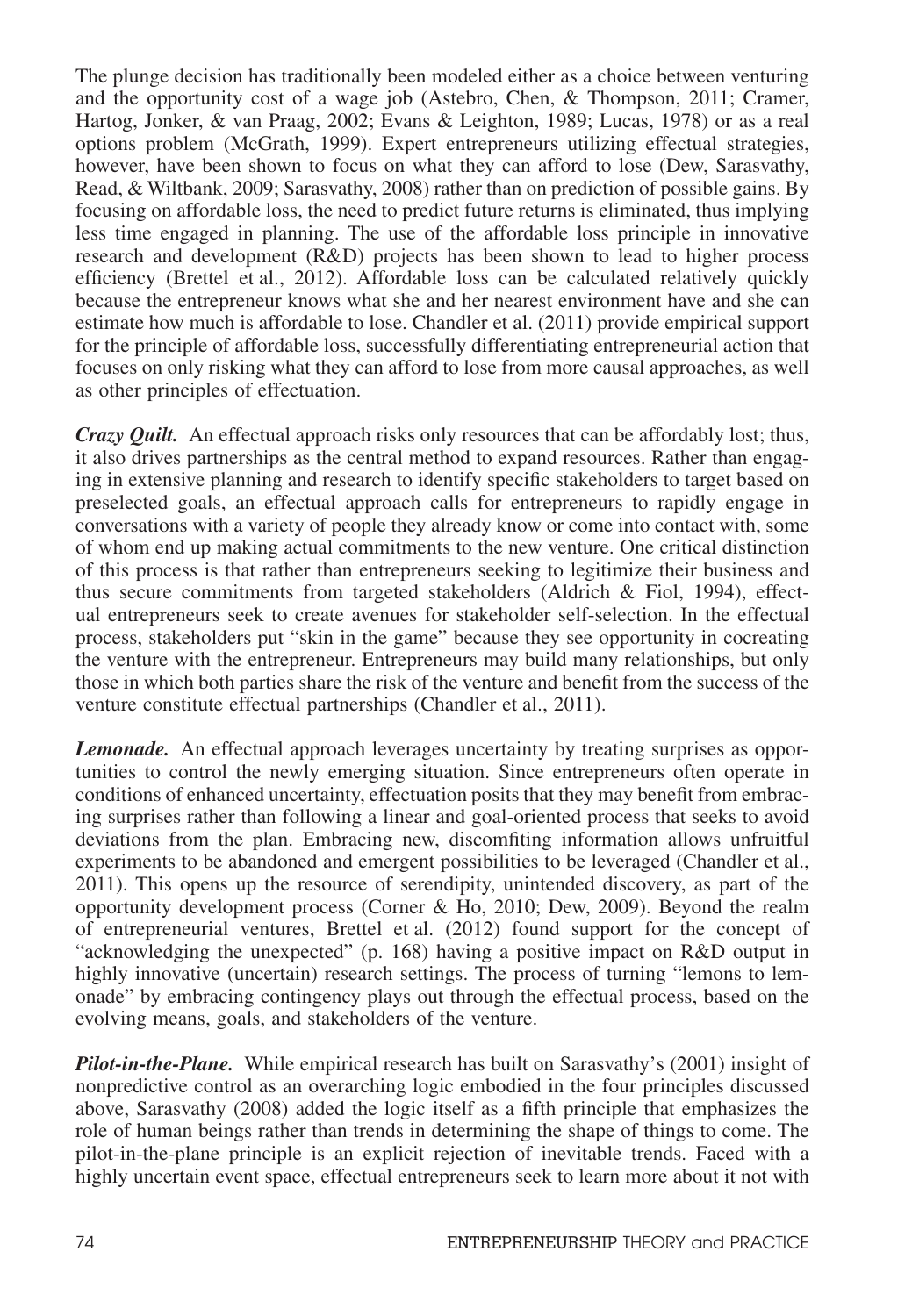a view of updating their probability estimates, but rather with a view of intervening in the event space itself to transform and reshape it, at least partially, with other effectual actors (Sarasvathy, Menon, & Kuechle, 2013). In other words, effectual entrepreneurs do not see history running on autopilot, but rather consider themselves one of many who copilot the course of history.

### **Effectual Processes**

While the five principles above may be observed even in static studies of effectuation, to understand the effectuation framework, one must take into account its dynamics. The static principles are enacted through two concurrent cycles: expanding means and converging goals. Prior research has provided insights about these cycles: "The first cycle *(expanding means)* increases the resources available to the venture by increasing stakeholder membership in the effectual network; and the second *(converging goals)* accretes constraints on the venture that converge into specific goals that get embodied in an effectual artifact over time" (Sarasvathy & Dew, 2005, pp. 543–544). In other words, using effectual principles, entrepreneurs will grow their means through an expanded stakeholder network while simultaneously converging on goals through stakeholder self-selection and executing on commitments made with them.

The venture starts out as an ambiguous idea at the beginning of the effectual process and develops through the commitments executed by the growing network of stakeholders who have a voice in shaping the goals of the venture. An important distinction regarding this process is brought to light by a recent study on uncertainty avoidance and business planning. Brinckmann, Grichnik, and Kapsa (2010) find that in cultures with higher levels of uncertainty avoidance, the benefit of business planning is significantly reduced. They explain this finding in terms of the effectual process; their findings suggest that business planning is not in and of itself harmful, nor helpful, but the process through which entrepreneurs converge on business plan goals, yet remain open to contingency, is critical for performance. This distinction illustrates that the effectual process is one of expanding means and converging goals, but remains open to embracing contingency.

In recent years, the principles of effectuation embodied in the dual cycle process have begun to seep into IE in interesting ways. We next turn to that literature.

## **A Review of International Entrepreneurship Research and Its Implications for Effectuation**

Just in the last 5 years, several reviews and special topic forums in IE research have been published (Aspelund, Madsen, & Moen, 2007; Coombs, Sadrieh, & Annavarjula, 2009; Coviello et al., 2011; Cumming, Sapienza, Siegel, & Wright, 2009; Di Gregorio, Musteen, & Thomas, 2008; Engelen, Heinemann, & Brettel, 2009; Jones et al., 2011; Keupp & Gassmann, 2009). According to Jones et al., the current consensus on core topics of interest to researchers in IE includes (1) entrepreneurship crossing borders, i.e., entrepreneurial internationalization, as well as (2) comparative studies of entrepreneurship across borders. This consensus embraces the definition of IE offered in Oviatt and McDougall (2005, p. 540): *International entrepreneurship is the discovery, enactment, evaluation, and exploitation of opportunities—across national borders—to create future goods and services.* Similarly, in their review of 179 articles on IE published in 16 journals over 14 years, Keupp and Gassmann (p. 603) emphasize the need for studies in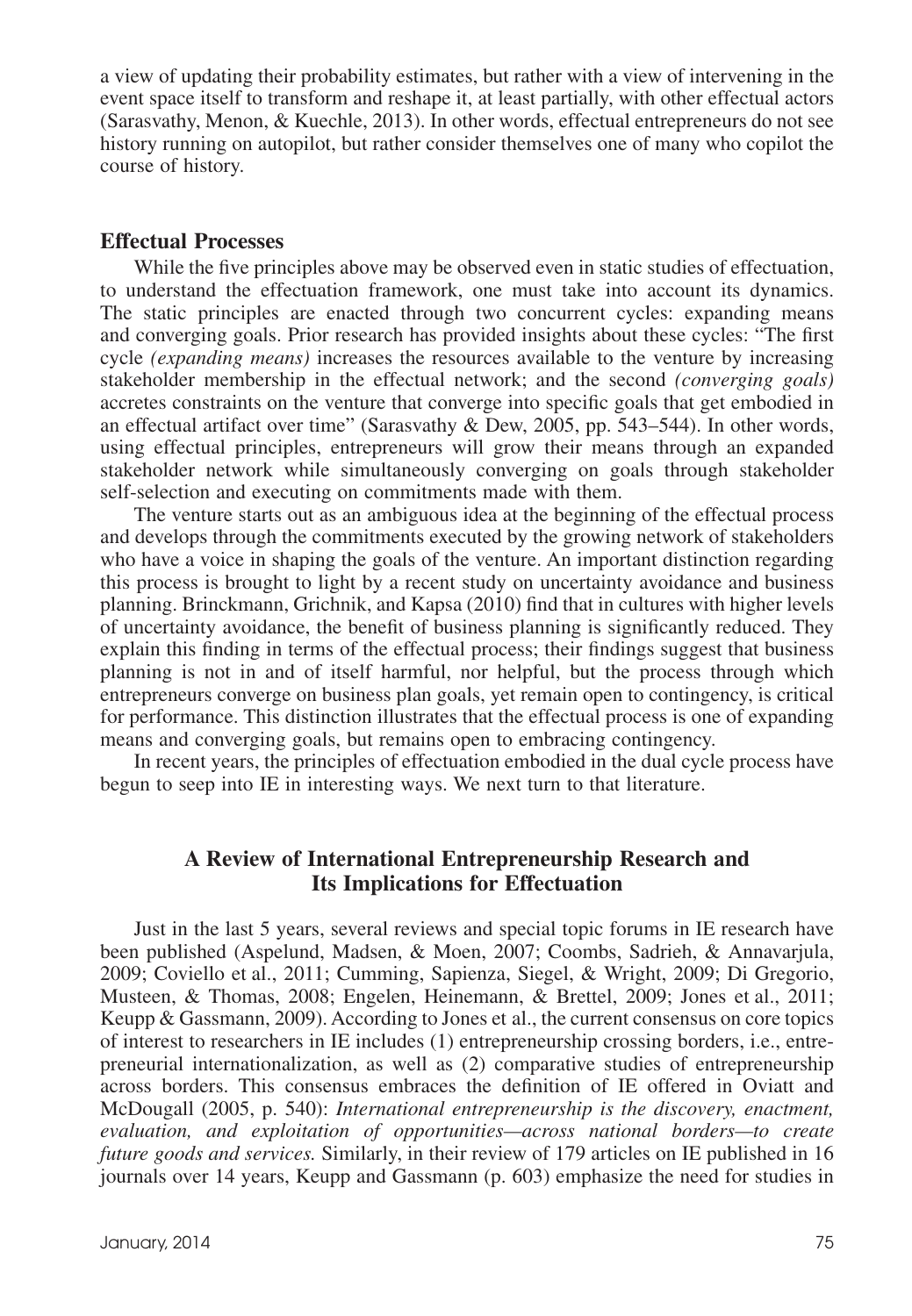IE that "are grounded in frameworks from entrepreneurship theory." More recently, in their review of 323 IE articles, Jones et al. (p. 643) point out that relatively few studies on entrepreneurial internationalization have entrepreneurship as their primary theme and emphasize the need to incorporate frameworks from entrepreneurial cognition combined with a dynamic view of networks, knowledge, and firm-level capabilities.

There are at least three characteristics of conducting cross-border business that call out for theories from entrepreneurship in general and effectuation in particular.<sup>1</sup>

- 1. *Cross-border uncertainty.* Conducting cross-border business often injects additional uncertainty into a firm's environment, even in the case of well-established firms operating in mature markets. In other words, even nonentrepreneurial firms may have to become more entrepreneurial in tackling cross-border business issues.
- 2. *Limited resources.* Operating in contexts involving multiple risks such as political, economic, sociocultural, etc. is common to international business and IE, but having to do so with limited resources makes it a peculiarly entrepreneurial problem for IE research.
- 3. *Network dynamics.* Creating, maintaining, growing, and managing networks, whether at the individual, organizational, or interorganizational level, becomes more challenging across borders because of geographic and cultural distance, both of which make communication more complex.

When we consider the specifics of IE research in terms of the "Why? When? Where? How? How fast?" of the internationalization decision, we begin to see how the principles of effectuation may offer useful explanatory variables for empirical work and open up new avenues for theorization as well. Let us outline a few empirical possibilities first before embarking on possible new theorizing.

# **Cross-Border Uncertainty and Effectuation: Bird-in-Hand and Pilot-in-the-Plane**

The decision to internationalize is usually modeled as a process and not a deliberate, goal-oriented, strategic decision at a single point in time. The two traditional approaches—the Uppsala internationalization model (Johanson & Vahlne, 1977; Johanson & Wiedersheim-Paul, 1975) and the innovation model (Cavusgil, 1980)—both embrace process perspectives that cohere well with effectuation models. In a comparative analysis of traditional versus born-global models of internationalization, Chetty and Campbell-Hunt (2004) explicated the more processual aspects of the former and a stronger role for competitive strategy in the latter. Yet, even in the born-global case, effectual aspects of the internationalization process are difficult to overlook. In particular, both prior knowledge or experience of the entrepreneurs as well as their access to international networks form key components of born-globals' IE capabilities.

In general, we should expect that effectual variables such as who the founding entrepreneurs are, what they know, and whom they know will be important to IE research. Yet, there are virtually no studies in IE that seek to characterize entrepreneurs as a holistic bundle of identity, knowledge, and networks. We are cognizant of the importance of avoiding theory soups in formulating empirical studies. From a methodological standpoint, it might be useful to separate these three sets of variables out and even to design

<sup>1.</sup> We thank an anonymous reviewer for helping us synthesize insights from IE into these three characteristics.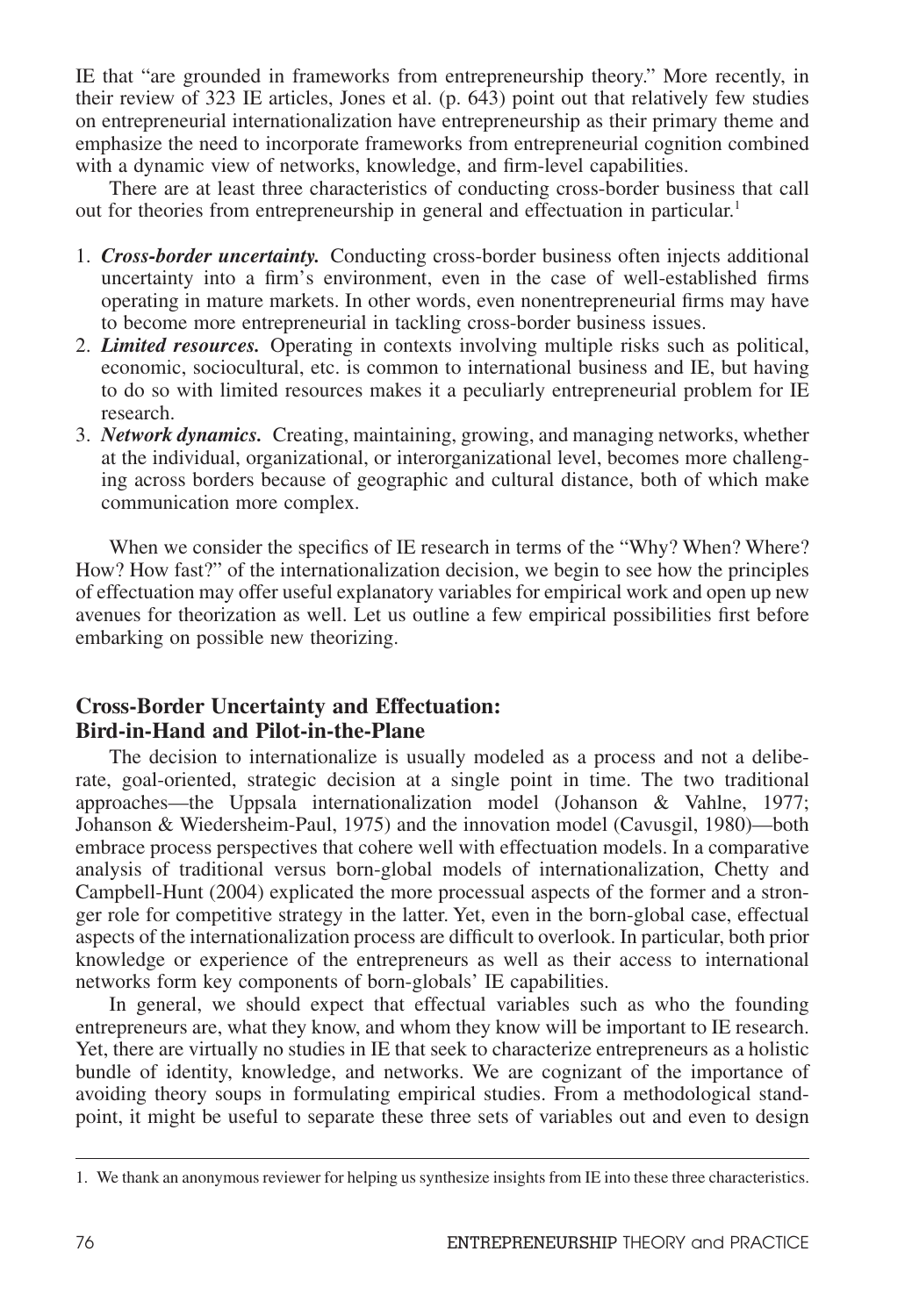entirely disparate studies for each set. Yet, given that a number of studies have already examined each individually, it might be time to begin putting the pieces together to develop more coherent and comprehensive models of the active agents driving the internationalization process. A simple way to accomplish this could be to conduct a metaanalytic review of the characteristics of entrepreneurs from extant IE research.

A slightly more nuanced approach would involve "effectual" modifications to existing theories. IE models typically posit prior knowledge, experience, and network characteristics as antecedents to the internationalization process. In other words, people with certain types of prior knowledge or network structures are more or less likely to internationalize. Effectuation suggests an additional consideration. Not only *whether* different types of identity, knowledge, and networks result in internationalization, but *which types* of these variables lead to *how* and *how fast* firms may internationalize. The model developed by Oviatt and McDougall (2005) offers an exemplar of such theorization. Here, the dependent variable is internationalization speed. In the model, entrepreneurs' perceptions of technology, competition, and opportunity are moderated by their knowledge and networks in explaining internationalization speed.

An effectual lens coheres well with this model and simply adds dynamism and endogeniety into the model. Specifically, technology, competition, and opportunity may be modeled not only as antecedents, but also as artifacts of the entrepreneurial (or more precisely in this model, the entrepreneurial internationalization) process. Not only does it matter who the entrepreneurs are (bird-in-hand), but also the environment they are in gets transformed due their acting on it (pilot-in-the-plane). This implies that as entrepreneurs internationalize, not only their *perceptions* of technology, competition, and opportunity may change, but also the actual technologies, competitive landscapes, and opportunities themselves may change and be reshaped through the actions, reactions, and interactions of entrepreneurs and their stakeholders (Venkataraman, Sarasvathy, Dew, & Forster, 2012).

## **Limited Resources and Effectuation: Affordable Loss, Lemonade and Pilot-in-the-Plane**

As noted above, the bird-in-hand principle in effectuation suggests specific modifications in current IE models and opens up new research designs. Similarly, the other effectual principles also offer ways to deepen and widen current IE research. In a study of 212 foreign market entries by 87 new ventures, Shrader , Oviatt, and McDougall (2000) showed how entrepreneurs may manage the multiplicity of risks involving cross-border businesses by exploiting simultaneous trade-offs between these risks. One specific example offered in the study exemplifies the affordable loss principle: . . . *selling outputs in a risky country was accompanied by employing an operating mode that committed fewer resources* (Shrader et al., p. 1243). Note that this too is an example of *how* to internationalize rather than *whether* to internationalize. It is also important to note that affordable loss may be used both causally and effectually (Dew, Sarasvathy, et al., 2009). Therefore, ventures may make the *whether* to internationalize decision in a deliberate, planned, goal-driven, causal way and may still use an effectual affordable loss approach on designing the *how*. More generally, it would be interesting to empirically examine how new ventures mix and match predictive (causal) and nonpredictive (effectual) approaches, with a view to building contingency models (as opposed to linear and static models) in IE.

Why some firms as opposed to others are able to internationalize early and rapidly is an interesting empirical puzzle in the IE literature. In seeking to explain this, scholars run into conflicting predictions from theories based on the resource-based view (RBV) (Hitt,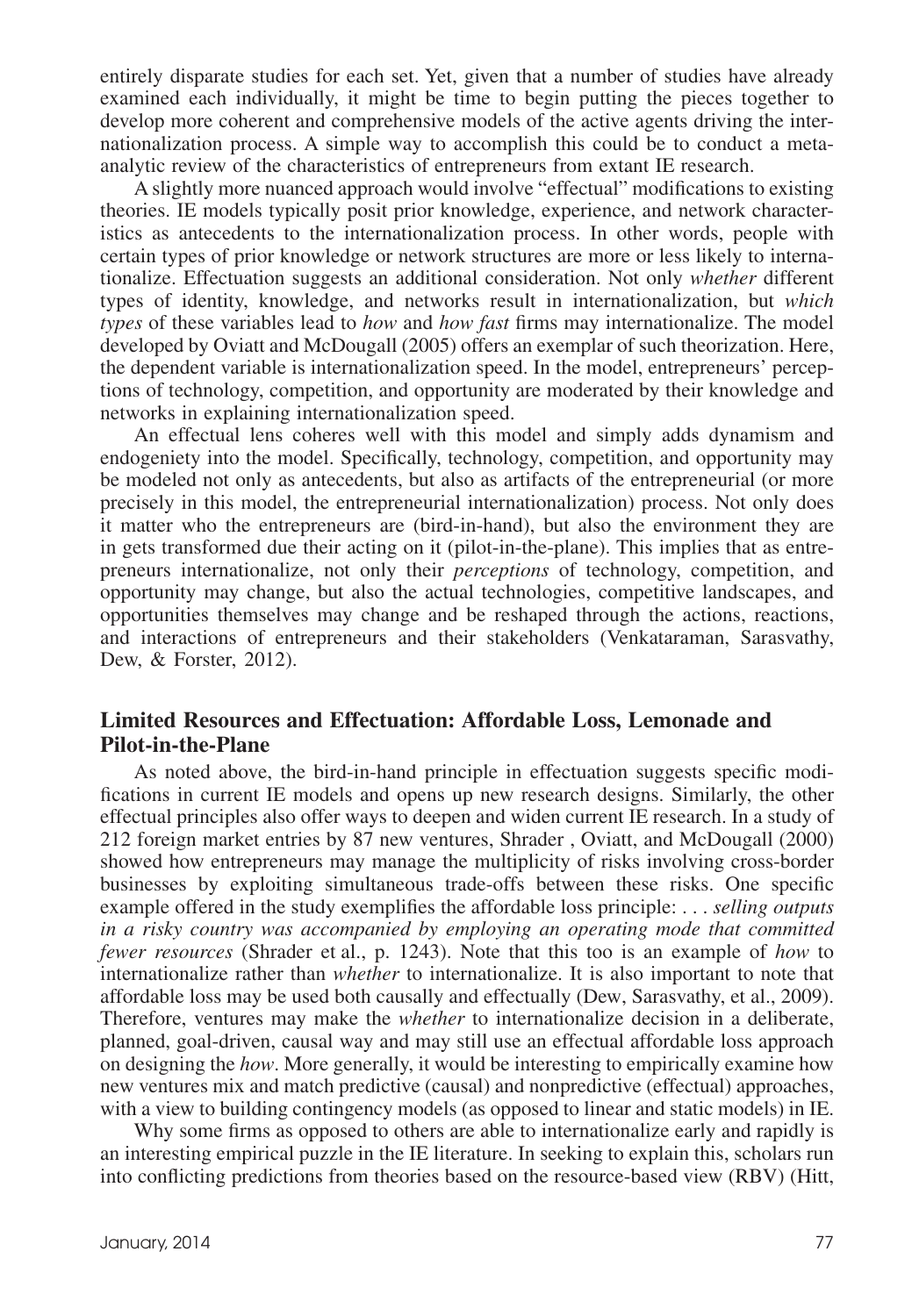Hoskisson, & Kim, 1997) as opposed to theories based on dynamic capabilities (Katila  $\&$ Shane, 2005). The former argues for the necessity of specialized resources, while the latter counters such necessity and shows that capabilities may be developed under conditions of resource scarcity. As Sapienza, Autio, George, and Zahra (2006) argue, whereas additional resources may be necessary and even offer advantages in some cases, certain attributes of existing resources, such as fungibility, may allow them to be put to alternate uses, thereby allowing firms to internationalize without having to garner large additional endowments of resources.

Effectual entrepreneurs view and treat *all* resources as fungible. They see fungibility not as an attribute of resources but as the *de facto* side effect of a lemonade strategy of exaptation in the face of unexpected contingencies; for these entrepreneurs, attributes arising due to adaptation within particular environments at particular points of time may then be exapted to other environments at a future date (Dew, Sarasvathy, & Venkataraman, 2004). Exaptation is a strategy found in biological evolution (Gould & Vrba, 1982) and in the history of new technologies and new products (Mowery, 1992). So an effectual approach, by taking an active and agentic stance toward resources—i.e., what people *do* with resources matters more than the attributes of resources themselves—resolves the theoretical conflict between the quantity versus the quality (fungibility) of resources being necessary conditions for early and rapid internationalization (Prashantham & Dhanaraj, 2010; Yli-Renko, Autio, & Tontti, 2002).

When viewed through an effectual lens, particularly in terms of the pilot-in-the-plane principle, the problem at hand becomes one of leveraging existing resources, whether large or small, specific or fungible. Effectuation acknowledges and assumes variations in starting points. This heterogeneity in starting points implies that different entrepreneurs can take up completely different actions and interactions using the same exact effectual process. Add to that the fact that the unexpected is figured into the effectual process, and it is easier to see how the principles may be widely generalized across phenomena that involve seemingly intractable variations both at the starting and end points in the process (Autio, George, & Alexy, 2011; Prashantham & Floyd, 2012).

## **Network Dynamics and Effectuation: Crazy Quilt**

Yet another way to incorporate effectuation into extant IE research could be to dive deeper into the role of networks and social capital in the internationalization process. IE researchers are increasingly paying empirical attention to entrepreneurs' social capital and social networks (Chen & Chen, 1998; Coviello & Munro, 1997; Ellis & Pecotich, 2001; Harris & Wheeler, 2005; Qiu, 2005; Rutashobya & Jaensson, 2004; Sharma & Blomstermo, 2003). In a recent study of 665 international ventures founded by entrepreneurs in four Chinese cities, Ellis (2011) demonstrated the idiosyncratic nature of social ties as drivers of internationalization and both their value and inhibiting effects in fostering success down the road.

Although these studies provide ample evidence for the "whom you know" component of the bird-in-hand principle, they overlook the crucial emphasis that effectuation urges with regard to networks, namely, their dynamics rather than statics such as structure and composition. Lately, this oversight is beginning to be remedied. In a fascinating study of network dynamics in IE, Coviello (2006) showed for IE what effectuation argues for resources in general, namely that it is not networks themselves that matter. Rather, it is what entrepreneurs *do* with those networks. In this sense, the findings from Coviello directly imply an effectual model of network dynamics in IE.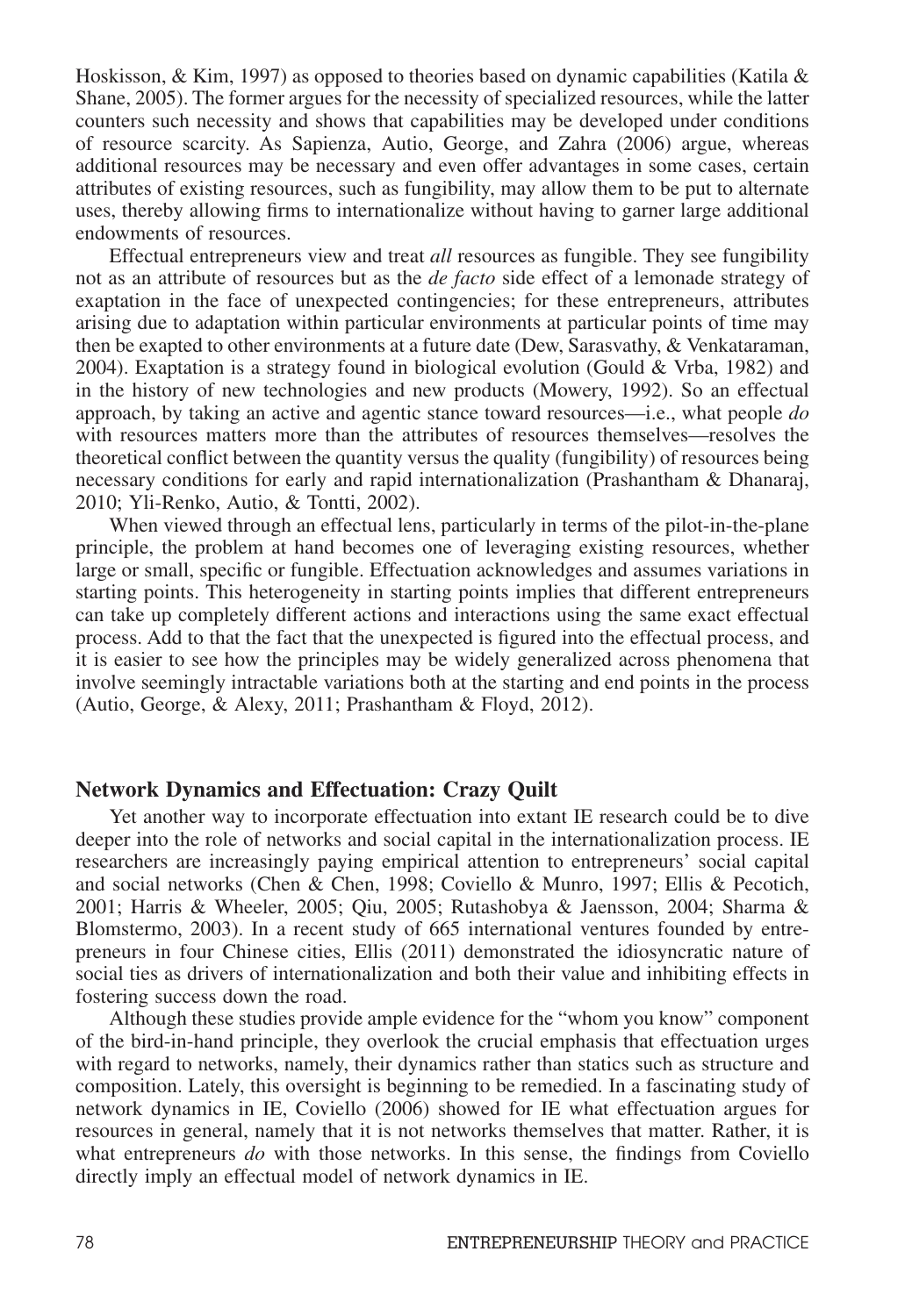Additionally, Coviello (2006) found that these network dynamics mattered in "*pre-*internationalization, *pre-*growth and even *pre-*commercialization" (p. 723). This finding further coheres with the dynamic effectuation model developed in Sarasvathy and Dew (2005) and incorporated into the new theoretical model synthesized in the following section. This model, which we will henceforth refer to as the Effectual Uppsala (UE) model, builds on and derives from a recent article by the original authors of the Uppsala model, in which they explicitly incorporate entrepreneurial theories including effectuation (Schweizer et al., 2010).

### **Synthesizing Effectuation and IE: The UE Model**

The UE model is built on an earlier revision of the Uppsala model that already emphasized the importance of networks and relationships (Johanson & Vahlne, 2009). The insight in that paper had to do with the observation that internationalization is often a by-product of efforts by firms to improve their position within their network(s). In other words, good entrepreneurs and managers within firms do what they need to do to steer the firm toward better performance. In the process, they leverage their networks and even their personal relationships, the latter more so in the case of entrepreneurs.

The new UE model takes this argument to the next level and builds a compelling case for the importance of networks and relationships to both entrepreneurship and internationalization. At the same time, it also explicitly models entrepreneurial capabilities such as the use of effectual logic. As in the insight developed in Johanson and Vahlne (2009), the UE model posits internationalization as a by-product of entrepreneurs leveraging their extant networks to move their ventures forward. But it also considers an increasingly globalized and technological economy, in which these entrepreneurs (and entrepreneurial managers) face multiple uncertainties. To the extent that they are responsive to these uncertainties, they begin to learn that predictive rationality does not work in an environment characterized by Knightian or complete uncertainty (Knight, 1921). And as they become proficient in dealing with Knightian uncertainty, presumably, they also gain expertise in effectual strategies and techniques. It stands to reason, therefore, that internationalization processes in general, and those based on the UE model in particular, should exhibit substantial evidence for the use of effectual logic. Effectual entrepreneurs should gain certain specific advantages in internationalizing their ventures—for example, more creative use of extant resources and relationships as well as the ability to exploit unexpected contingencies. These advantages are amply illustrated and specifically argued for by Schweizer et al. (2010) in their abductive analysis of the Abigo case study on a Swedish pharmaceutical company founded by Jan Smith.

The UE model incorporates more than elements of effectuation. It builds bridges between the opportunity recognition literature (Ardichvili, Cardozo, & Ray, 2003) and the literature on dynamic capabilities (Sapienza et al., 2006). Yet, it strongly and explicitly emphasizes the role of effectuation in the internationalization process. In fact, the authors aver that the new UE model eschews predictive rationality in favor of an approach that embraces uncertainty, contingency, and possibility:

We also believe that the processes described in this paper are effectuation processes. In employing an effectuation perspective, we distance ourselves from the prevailing literature on internationalization, as well as from mainstream research on entrepreneurship, which we see as very much dominated by a predictive rationality view.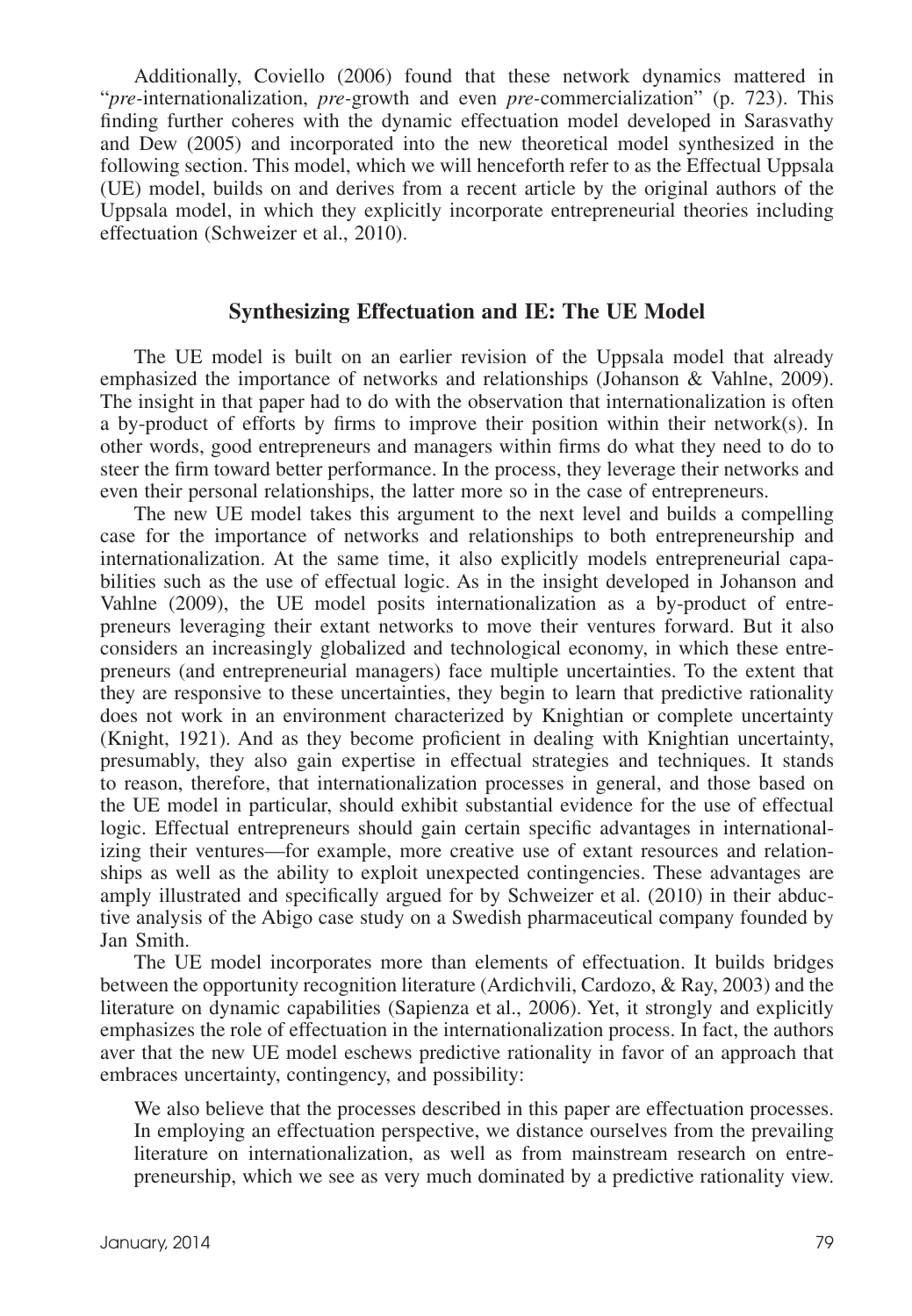In other words, we agree with Sarasvathy (2001) who points out that, in general, the literature describes and understands business ventures as causation processes that every now and then result in an increasing involvement in international operations, that is, internationalization (Welch & Luostarinen, 1988). In contrast, we concur with Sarasvathy and Dew (2005) that entrepreneurs attempt to exercise control over what can be done with available resources (effectuation rationality) rather than decide what ought to be done given a set of predictions about what happens next (predictive rational view). Such a view of rationality corresponds better with the often unintentional internationalization of a company as the result of managerial or entrepreneurial efforts . . . (Schweizer et al., 2010, p. 368)

As Schweizer et al. (2010) point out, this could mean that early and rapid internationalization may not even be an interesting dependent variable to pursue in our studies (we referred to this in the previous section as the *whether* to internationalize decision). The more important lessons may be embedded in a more generalized processual view (*how* to internationalize). The latter involves dependent variables such as trust, commitment, cooperative, and contingent contractual terms, and conflict resolution.

With a view to fleshing out our observation that the UE model does substantially incorporate theorizing from the effectuation literature, we decided to graphically compare figure 2 in Schweizer et al. (2010) with a more comprehensive diagram of the effectual cycle from Sarasvathy (2008). The UE model consists of two sets of two boxes (one containing state variables and the other containing change variables) connected by two arrows going in opposite directions suggesting iteration and dynamism. The effectuation model consists of five boxes connected by arrows in one direction suggesting a step-bystep process (periodically impacted by the unexpected), and two diamonds signifying branching points that connect back to the step-by-step process in two cycles, one expanding and another converging—and finally a box at the bottom containing the outcome of the process.

As you can see from the numbering of the boxes and arrows in Figure 1, almost all the elements of the effectual cycle are incorporated into the UE model except for two major differences. First, the effectual process involves several cycles of interactions between stakeholders. Second, opportunities are not taken as given or exogenous to the process in effectuation. For ease of perception, we have marked opportunities with a dotted oval in the UE model and also cordoned off the outcome component of the effectual process with a dotted rectangle. Taken together, the two mismatched pieces emphasize the impact that stakeholder self-selection in the effectual process has on the formulation of new ends. These new ends then constrain and enable future courses of action available for the new venture and its internationalization process. We believe that using a state-variable or change-variable framework precludes a non-teleological depiction of the process. Put more simply, when we view the world through the lens of state or change variables, we eliminate room in the model for purpose (i.e., teleology) and how that evolves and changes over time.

In the effectuation model, opportunities may be endogenous outcomes of the process and not merely an antecedent variable objectively related to other variables as in the UE model. Hence, we marked them off with a dotted oval in the UE model depicted in Figure 1. In spite of these rather interesting and perhaps inadvertent differences, the two models do cohere with an overall worldview based less on prediction and more on relationships and networks—whether extant, emergent, or actively shaped. Below, we provide an illustrative case study of how an effectual version of the UE model depicted in Figure 1 may cohere with empirical reality.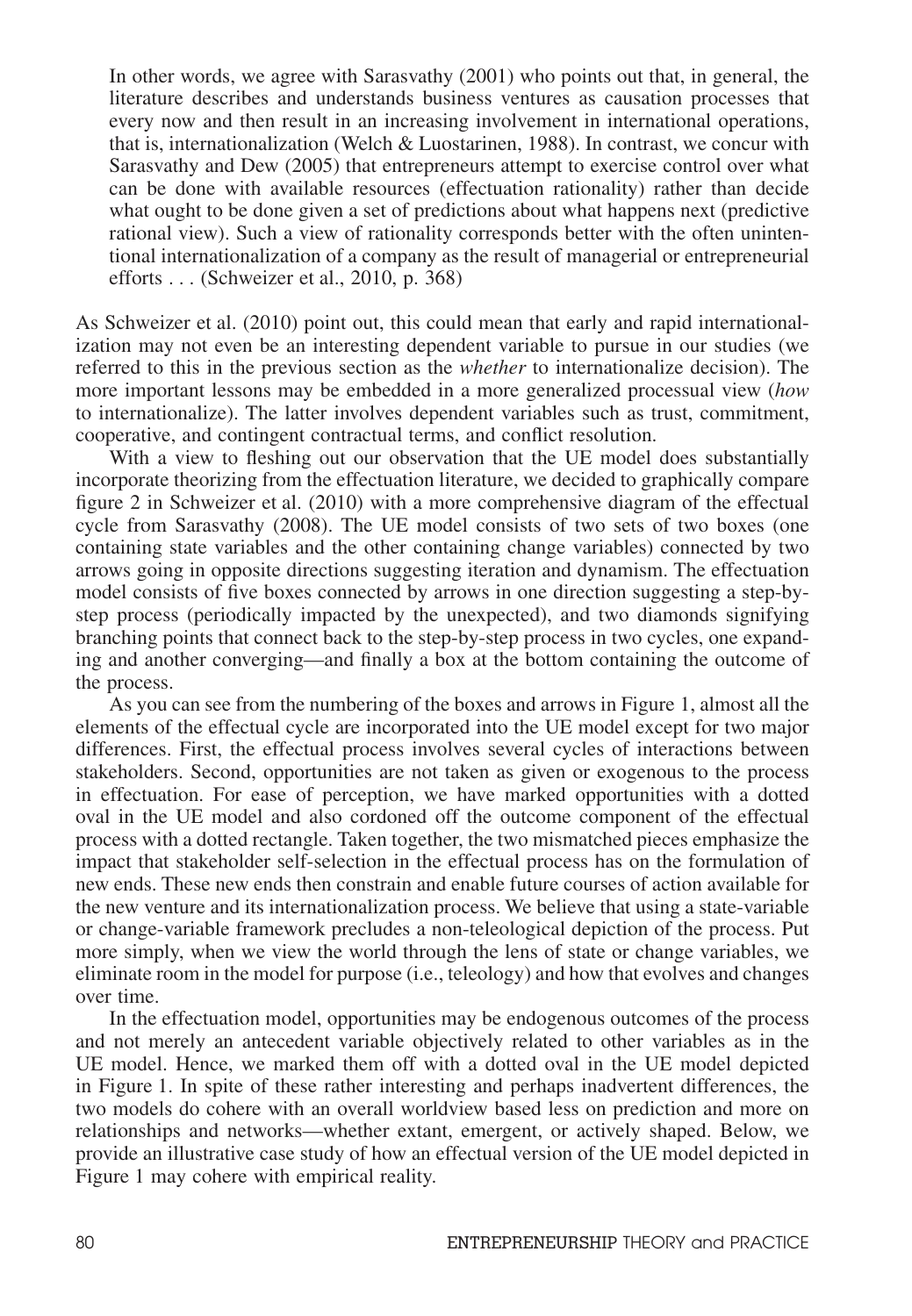Figure 1

Comparing the UE Model with Effectuation (Differences or Omissions Within Dotted Lines)



**UE Model (Schweizer et al., 2010)**

# **EffectuaƟon (Sarasvathy, 2008)**

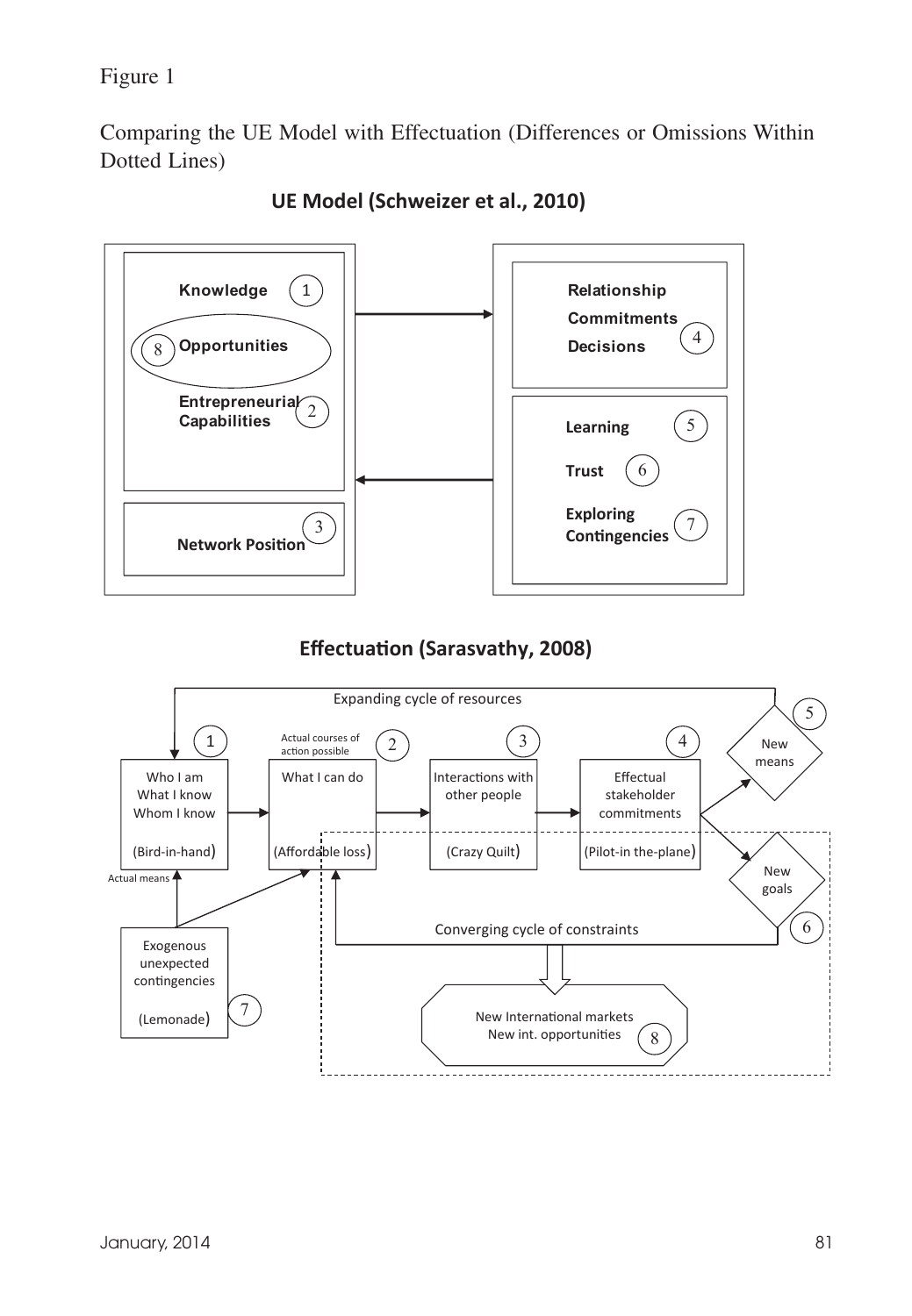#### **Empirical Illustration of the UE Model**

In this section, we present a single case study from India that offers a slew of promising empirical applications for either the UE model or effectuation or both. We chose this case study because on the one hand, it provides a stark contextual contrast to the Abigo case in Schweizer et al. (2010) in terms of internationalization. On the other hand, it illustrates very well how the UE and effectuation models can be generalized not only into emerging economies, but also to very traditional, as opposed to high-tech, products within rather conservative family businesses, and to product markets that involve cultural components that at first blush seem to offer major hindrances to internationalizing.

Additionally, the case study contributes to a substream of IE focused on emerging economies. In a recent review of 88 published papers in this substream, Kiss, Danis, and Cavusgil (2012, p. 278) find that while this literature is more theoretically informed than the broader IE literature (71% of the studies focused on emerging economies are theorybased as opposed to approximately 50% in IE), it still draws from a rather narrow sliver of possible theories. Note that the review does include one study built on effectuation (Mainela & Puhakka, 2009), but we hope our own efforts in the ensuing empirical work will serve as yet another contribution to this substream as well as to scholarship more broadly in IE.

## **Sarathy Perfumery Works (SPW): A Case Study of Internationalization from India**

SPW is a third-generation family firm located in Bangalore, India. SPW manufactures *agarbatti—*incense sticks traditionally used in Hindu homes for religious purposes. Dating back to 1500–1000 BCE, the Vedic texts mention the use of incense sticks during Hindu religious ceremonies. Traditional fragrances include florals such as rose and jasmine and other specialties native to India including sandalwood and camphor. In recent years, due to internationalization, SPW has pioneered international or "foreign" fragrances such as frankincense and myrrh, chocolate, vanilla, and lavender. Packaging also has changed with the need to offer pouches to be hung from hooks on supermarket shelves as opposed to the card-boxes, in which incense sticks are usually sold on bazaar carts in Indian street markets and corner stores.

The company was started in 1945 when the young son of a farmer quit school in seventh grade and hitchhiked to the city of Bangalore in search of a way to make a living. He hoped to start a business and met someone who taught him how to make and sell *sambrani*—a form of benzoin resin that was and still is used to scent and treat hair and prevent infections. After bathing, for example, babies are exposed to the *sambrani* smoke that helps dry their hair quickly, thereby avoiding colds or pneumonia-like ailments that might result from wet hair.

According to the founder's grandson, "He started making sambrani with someone he found here, who taught him how to do it and then he progressed a little bit further and he started selling that and eventually brought the family here. After that he discovered a way to make Agarbatti . . . it was completely a new field for him." It took over a decade to begin sourcing natural ingredients from all over India, creating a firm called SPW and a brand called Tulasi that consisted mostly of traditional Indian incense sticks. But as the firm grew, it also began sourcing synthetic ingredients from Bombay. In the 1960s, one of the suppliers introduced a Sindhi (a community from Northern India) family living in Nigeria who wanted to import incense sticks mostly for their own use and for the small community in which they lived. SPW was happy to supply the intermediary in Bombay who ended up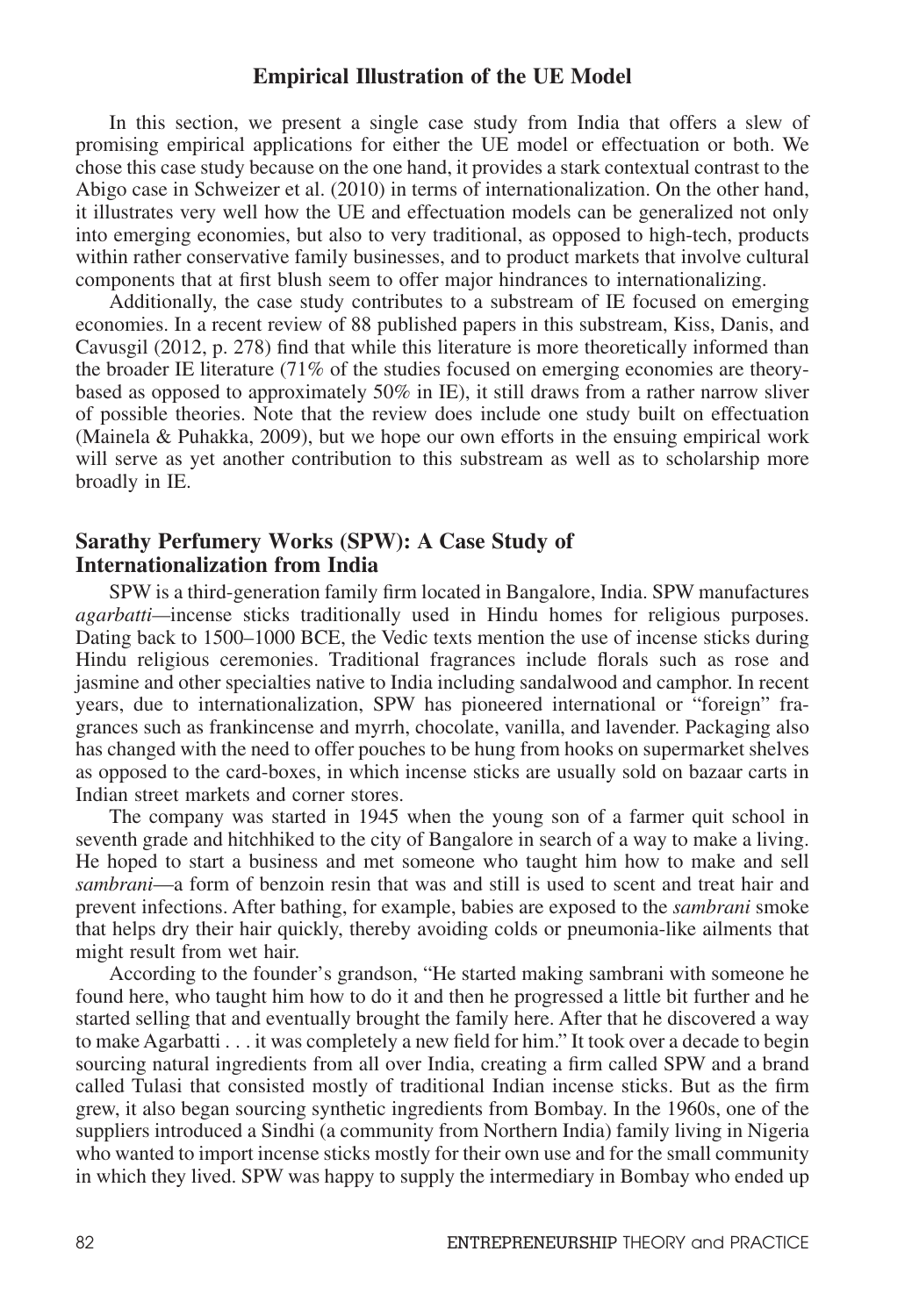exporting SPW's products to Nigeria. It turned out, however, that other people in Nigeria, even non-Hindus, became interested in using the sticks as room fresheners. So a small but growing demand for exports began.

Around that time, the founder's son joined the business and found exports to other countries particularly fascinating. Over the next 20 to 25 years, SPW began to export to several countries including Nigeria, Australia, Italy, Ethiopia, Singapore, Malaysia, Dubai, and Mauritius. As his son, the third-generation owner of SPW put it during our in-depth interview with him:

We had a good domestic market—very big in Andhra (southeastern state in India), in Maharashtra (west-central state) we were doing very well. So he felt that the challenge lay in exports. So my father needed a challenge—it was really challenging because there was no internet, very difficult to find customers. You literally had to fly there and then go to the market and find vendors and then find who the importer is and it was a long-term process. So he found that more challenging.

When asked about how the firm chose which market to enter next and which entry mode, the answer was tied to the "who I am" box in the effectuation model rather than any particular strategic intent (whether fueled by threat or opportunity) for the firm. In the words of the grandson describing the development of the firm under the second generation—namely, his father:

His character was to try something different. So if he has been to Europe once then he goes to Australia next time and then somewhere else. So it's the spirit of adventure somewhat apart from just how much money you are making. So that's how he is. He likes to try things and he likes to explore new markets. Even today I think he is more adventurous than me. New idea, new product—where I am more worried about producing the goods and supplying what we have but he is more concerned about something new and re-inventing ourselves every time . . .

While the first generation was effectual because of circumstances, it appears that the second generation was effectual due to lessons learned from the previous generation combined with the preferences of the decision maker in conjunction with relational issues arising from a growing network of stakeholders around the world. The third generation, however, began to focus on more causal management and supply chain issues that nevertheless have allowed the supply side of the business to internationalize in interesting ways. For example, the firm now sources its sticks from Vietnam and does market research in the United States for a line of organic products. It is relevant to reiterate here that while effectual approaches open up and create new markets at low costs of failure, causal approaches can help stabilize and establish leadership in those new markets. Both are needed in sustaining the growth and survival of established enterprises; expert entrepreneurs who choose to build large ventures, as opposed to building a portfolio of smaller ones, have to become good at using both causal and effectual toolboxes and more importantly, to know when and how to use which and also to mix and match as needed.

Returning for our purposes here to the second generation of SPW's use of an effectual approach, we find considerable evidence for all five principles of effectuation steeped in the logic of nonpredictive control. As we can see in the story narrated thus far, the second-generation entrepreneur began with who he was, what he knew, and whom he knew to take action on things within his affordable loss levels and stitched together a growing network of stakeholders in several different countries. He also exploited contingencies along the way to cocreate and proactively shape the future. For example, when the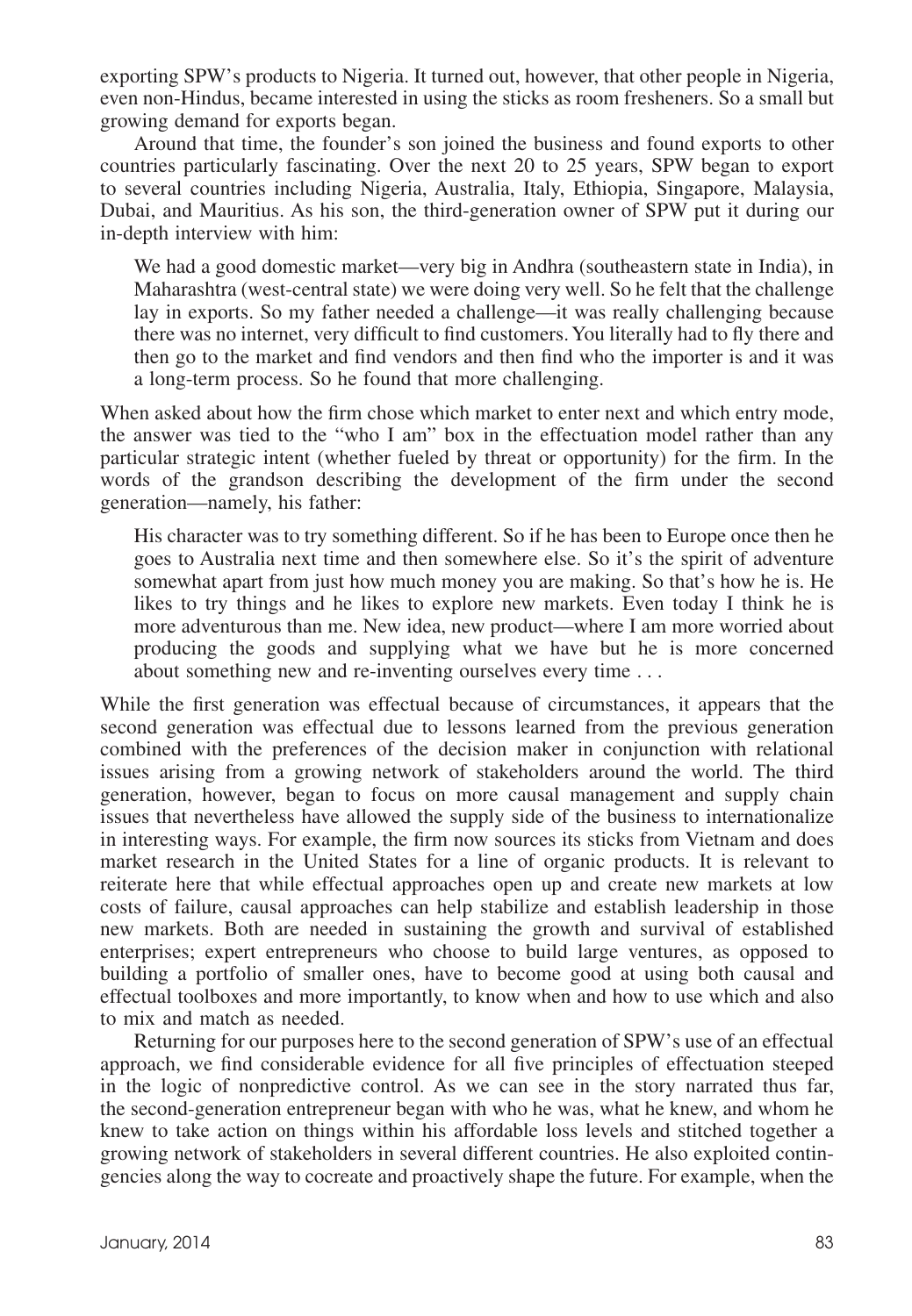government of India announced a duty-free, income tax-free, sales tax-free scheme called export-oriented unit (EOU) for firms that were 100% export oriented, he quickly moved to set up the very first EOU to sell incense sticks. This was not at all an easy task. As the son of the entrepreneur explained:

In fact the Government of India did not have norms for agarbatti. Initially they refused to give us EOU status because the business was too small and my father had to fight it out with them for more than a year saying that "The Act does not specify what should the size of the business be. So people-in-charge cannot really dictate how big the business should be because that's not the intention of the Act."

This effectual entrepreneur did not take the environment as given. Instead, he worked to transform and reshape it. This was also evidenced in his initiating and leading lobbying activities for the industry as a whole, without being paranoid about competition. In fact, he appeared to welcome and even help train his competition, a surprising attitude that was also evidenced in the think aloud protocols of the original expert entrepreneur study from which the theory of effectuation was first developed (Sarasvathy, 2008). In the words of the son in response to a specific question about whether his father worried about competition:

No. He didn't care about those things. When he wants to do something he does it and he takes things as they come. He doesn't worry too much about planning before actually visiting the place. So he will take up a challenge as it comes and then overcome it and then move forward.

In sum, there are intriguing parallels between Abigo (Schweizer et al., 2010) and SPW the latter case being about the second generation of a very traditional family business making a culture-specific product that has been exapted into multiple purposes in multiple countries with different cultural tropes and the former a typical modern technological venture in a developed country making a universal product in human health. Both cases provide ample evidence in support of the UE model as well as for the principles of effectuation. More importantly, both emphasize the centrality of *relational* as opposed to solely economic motivations, strategies, and modes of entry, development, and performance.

Although a more detailed and formal comparative analysis of the two case studies is outside the scope of this largely theoretical essay, we hope to have offered sufficient promise here for future researchers to delve deeper and collect more rigorous data to flesh out and clarify both the UE model and the more general effectuation model as they apply to IE.

## **Provocative Theoretical Challenges for the Future**

We began this paper by building on recent reviews of IE research to connect key findings to effectuation research. In particular, we found that effectuation research has important implications not for the *whether to internationalize* question. Rather, different principles of effectuation may be useful in developing a deeper understanding of the *how to internationalize* question including *why, when, where*, and *how fast*. Our review of the IE literature also led us to the UE model that has already taken a leading stride in accomplishing the task of relating effectuation to IE. Thereafter we offered an illustrative case study from India that both paralleled and contrasted with the Abigo case study from Sweden that had previously illustrated the UE model. The case showed how both the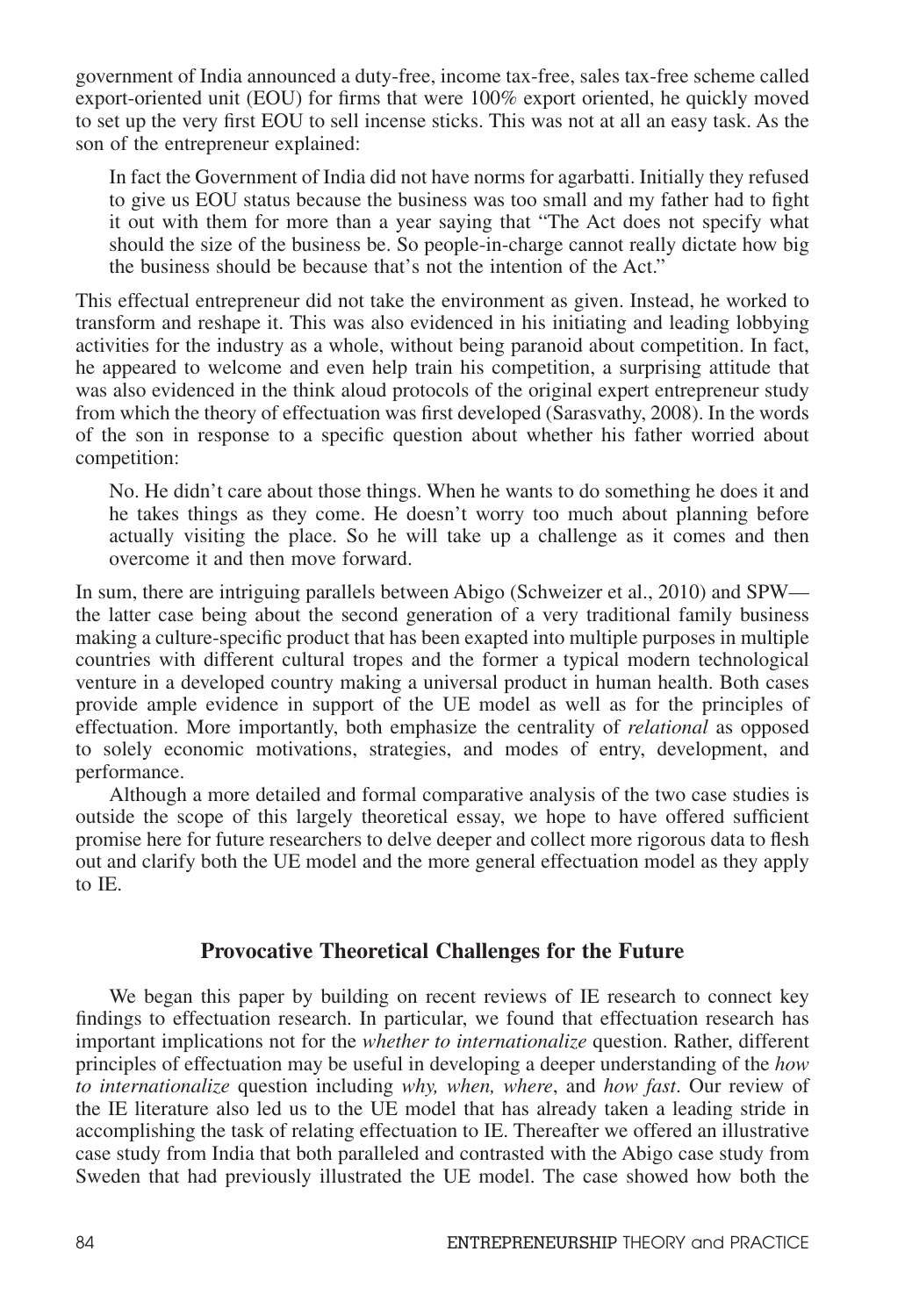UE model and effectuation could be empirically evidenced in an emerging economy. Furthermore, we outlined how the two overlapping theories may be generalizable to more traditional industries and family businesses. In either case, the focus was on how firms internationalize rather than on whether they do or ought to.

We would now like to take up the task of building on effectuation research to move the theoretical frontier of IE research into new terrain. We speculate on four possibilities as a way to kick-start an exciting conversation:

- 1. In terms of generalizability: toward social ventures and innovative organizational forms,
- 2. In terms of method: toward counterfactual analyses,
- 3. In terms of unit of analysis: toward the intersubjective,
- 4. In terms of scope: toward transnational and post-national ventures.

# **In Terms of Generalizability: Toward Social Ventures and Innovative Organizational Forms**

A phenomenon of rising interest and excitement in entrepreneurship research has to do with social ventures—namely, ventures that look beyond profit motives and explicitly embrace additional objectives such as environmental sustainability, responsibilities toward the community, and/or aspirations to tackle large societal problems. As many social ventures take place across international borders (Dacin, Dacin, & Matear, 2010) and in developing economies (Kistruck, Webb, Sutter, & Ireland, 2011) this emerging literature has much to learn from IE. An effectual approach, including the UE model, could help to build this bridge, by focusing on the role of identity, relationships, and networks in creating international social ventures. Zahra, Gedajlovic, Neubaum, and Shulman (2009) provide a review of social entrepreneurship and offer a typology for future research. Scholars are not only beginning to apply existing theoretical frameworks such as institutional theory (Mair & Marti, 2006), corporate demography (York & Lenox, 2013), market and government failure (Santos, 2012), and even effectuation (Corner & Ho, 2010) to social entrepreneurship, they are also beginning to collect rigorous data sets and moving toward higher sophistication in method and analyses (Short, Moss, & Lumpkin, 2009).

It would be interesting to consider choice of organizational forms, such as social ventures, and innovations in organizational forms more explicitly in IE, whether as dependent or independent variables in theoretical models. The role of the 100% EOU created by the Indian government and fought for by the owner–entrepreneur of SPW in our case study earlier is a case in point. Governments around the world are either proactively introducing or reluctantly having to deal with innovations in organizational forms. Entrepreneurs may be caught unaware by regulatory fabrications of new organizational forms or have to fight to obtain regulatory approval for the innovations in organizational forms they themselves have fashioned (as in the case of Grameen Bank—where a coup followed by direct action by the government enabled the creation of a new kind of bank). Yet we do not find much discussion of this in the IE literature.

We believe that taking explicit account of innovations in organizational forms will allow IE theories to become more generalizable across disciplines and also open up new methodological toolboxes for use in future research. We suggest one such method next.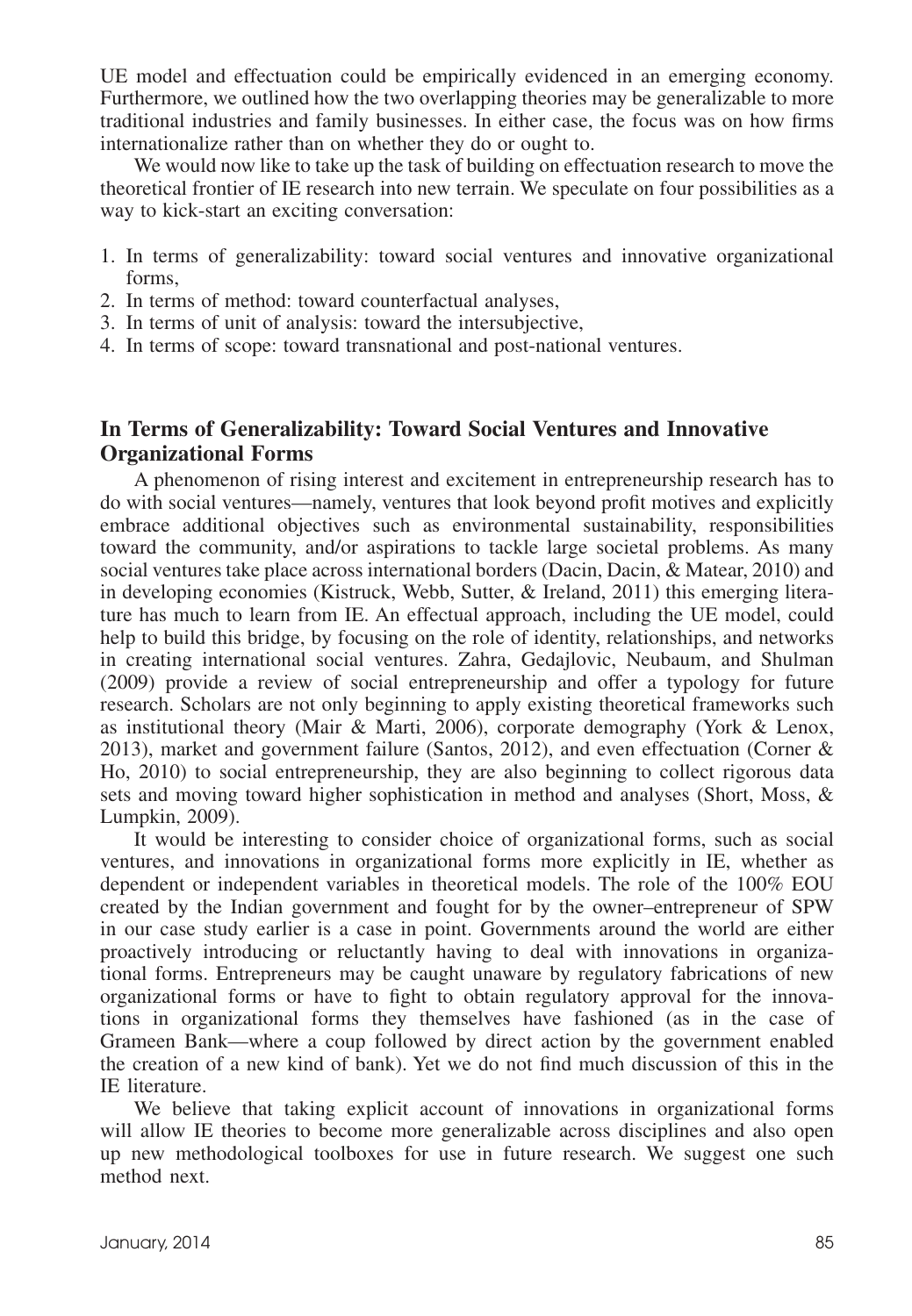## **In Terms of Method: Toward Counterfactual Analyses**

In addition to the methods used so far in IE, as well as those suggested by the recent reviews of IE literature cited at the beginning of this article, we would like to offer a method used in effectuation research that may be particularly useful in IE research. In a recent article published in this journal, Harmeling and Sarasvathy (2011) used the method to develop a new theoretical framework to study entrepreneurial responses to contingency. The data for the study consisted of rich qualitative material on two cases of academic entrepreneurs, one in the United States and the other in Croatia. But counterfactual analysis can also be used with quantitative and historical data (Tetlock & Lebow, 2001) as well as experimental data (Smith, 2003).

Counterfactual analysis involves creating counterfactual cases (quantitative or qualitative) that lay out what could have happened but did not actually happen, and comparing those with what actually happened. The objective of counterfactual cases is less to describe what actually happened and more to use disciplined imagination to induce and clarify theoretically interesting dimensions of what actually happened. In other words, what happened is not used to test and support or refute theory. Instead, a theoretical framework is imposed on what happened to flesh out and make more precise the different dimensions and nuances of the framework.

In the Harmeling and Sarasvathy (2011) study for example, the factual case studies chronicle the histories of two academic entrepreneurs, Steve Mariotti and Slavica Singer, who built entrepreneurship education programs, the former in the United States and the latter in Croatia. Each entrepreneur experienced contingencies that triggered their entrepreneurial journeys. The contingencies they experienced could have happened, and do indeed happen, to other people as well. Yet the particular response they chose to tackle contingencies led them to build the education programs they did. But in both cases, the types of responses they chose were not usual or obvious. Individuals who experience similar contingencies do not usually end up building educational programs, and definitely not education programs in entrepreneurship. That is why a counterfactual method was particularly appropriate to analyze these responses. When relevant theory drawn from two economic historians, Gerschenkron and Baumol, were imposed on the factual cases, three additional possible responses were uncovered and a new theoretical framework for studying and explaining the role of contingency in entrepreneurship emerged.

Interestingly, the above study can directly be seen as a study in IE as well as in entrepreneurship because both organizations have rapidly grown to operate in multiple countries (10 in the case of Marriotti, and programs reaching to all Eastern and even some Western European countries in the case of Singer). In IE, we can further apply the counterfactual method to a variety of other case histories such as those of Abigo, and SPW alluded to in this paper by juxtaposing contrasting yet related theoretical frameworks such as RBV and dynamic capabilities. The question now is not which of these two theories fit the data better, but which other courses of action that the two conflicting theories prescribe were *not* in evidence. And what difference would it make if other courses of actions or events had actually occurred.

Counterfactual analysis could be especially useful when studying interactions between human beings and their environments, whether physical, interpersonal, organizational, social, macroeconomic, cultural, or regulatory. In his dense yet powerful Nobel lecture, Vernon Smith repeatedly calls for counterfactual designs in the laboratory to better clarify the links between micro-behavior and macro-outcomes, and vice versa: *Again, studying what is not helps us to understand what is* (Smith, 2003, p. 486). This swapping of figure and ground in the way we observe and analyze reality is not only useful as a method; it also suggests a way to tackle a new unit of analysis in IE.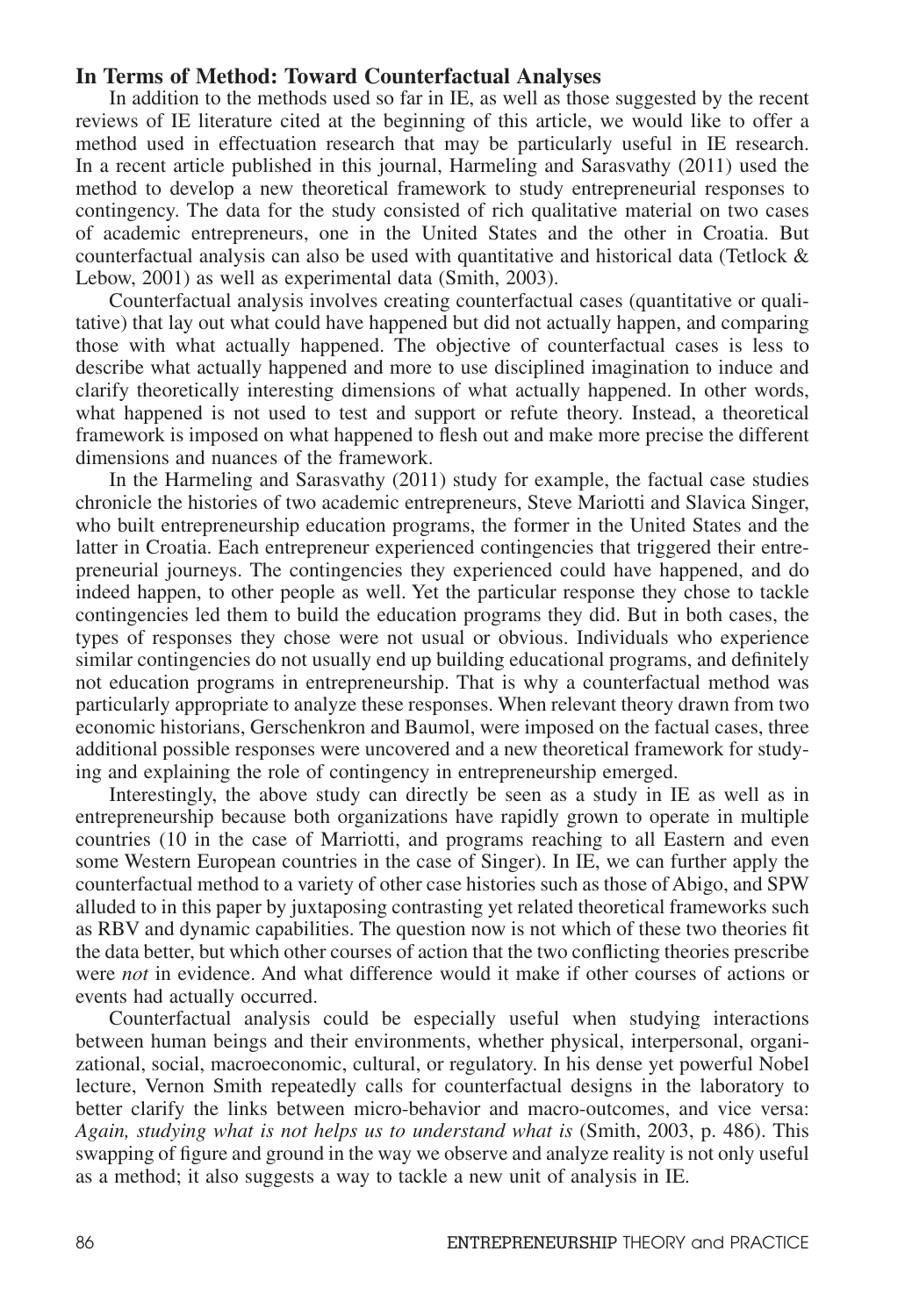## **In Terms of Unit of Analysis: Toward the Intersubjective**

In a recent article in *Academy of Management Review*, Venkataraman et al. (2012) discussed the importance of the intersubjective as a unit of analysis for entrepreneurship research. Given the movement in IE toward incorporating more entrepreneurship theories within international business frameworks, it would be interesting to examine the role of the intersubjective in IE. The notion of the intersubjective differs from the dyad in networks. Instead of being an interaction between two monadic individuals embedded in a larger social network, "intersubjective" refers to the taken-for-granted epistemic basis for all knowledge modeled as an inseparable tripod of subjective–intersubjective– objective. This idea was worked out in excruciating detail by the philosopher Davidson (2001) and explained with relevance to entrepreneurship in Venkataraman et al. In a nutshell, Davidson's exposition of the intersubjective suggests a move away from cultural differences and toward the shared meaning emerging from common human experience. Put simply, human trumps culture when the focus is on the intersubjective.

Just as an effectual perspective approaches all resources as fungible given the inherent creativity of action and interaction (Joas, 1996), the intersubjective approaches all human experience as transferable, translatable, and transformable across individuals and environments, given the constitution of knowledge (Davidson, 2001). This suggests that there may be more room for internationalization than we assume in our models. And it raises the provocative possibility that *internationalization* could be the "norm," while *being confined within national boundaries* the "phenomenon" to be explained. At first glance, this may seem a rather trivial inversion, especially to the extent that we tend to model internationalization as a 0–1 variable. But when we consider the influence of the internet, social media, and mobile devices, most of humanity lives within a global epistemic net that is hard to escape.

The point here is not to diminish the role of culture or national borders or diversity, but to bring into relief the fact that these differences lie enmeshed in shared human experience that enmeshes the globe. When Starbucks opened its first shop in Istanbul, it went to some length to develop and offer Turkish coffee on its menu. Business pundits predicted dim prospects for the endeavor because the Turkish were too proud to let their coffee culture be adulterated with a crass commercial experience fabricated in America. Yet, as Howard Schultz explained in a television interview, the day the shop opened, there was a line around the block. And when the people waiting patiently in line came up to the counter, what they wanted most was a frappucino. Sometimes a focus on cultural differences in the foreground hides the vast intersubjective tapestry in the background. Ignoring that has real impact in practice. It might behoove us to examine whether it has real impact in our scholarship. We next provide one outlier example that might support the need for such a self-reexamination in the field.

## **In Terms of Scope: Toward Transnational and Post-National Ventures**

Blueseed is a project to station a ship 12 nautical miles from the coast of San Francisco, in international waters. The location will allow startup entrepreneurs from anywhere in the world to start or grow their company near Silicon Valley, without the need for a US work visa. The ship will be converted into a co-working and co-living space, and will have high-speed Internet access and daily transportation to the mainland via ferryboat. So far, over 1000 entrepreneurs from 60+ countries expressed interest in living on the ship. The project is backed by PayPal founder and Facebook early investor Peter Thiel. (Source: blueseed.co)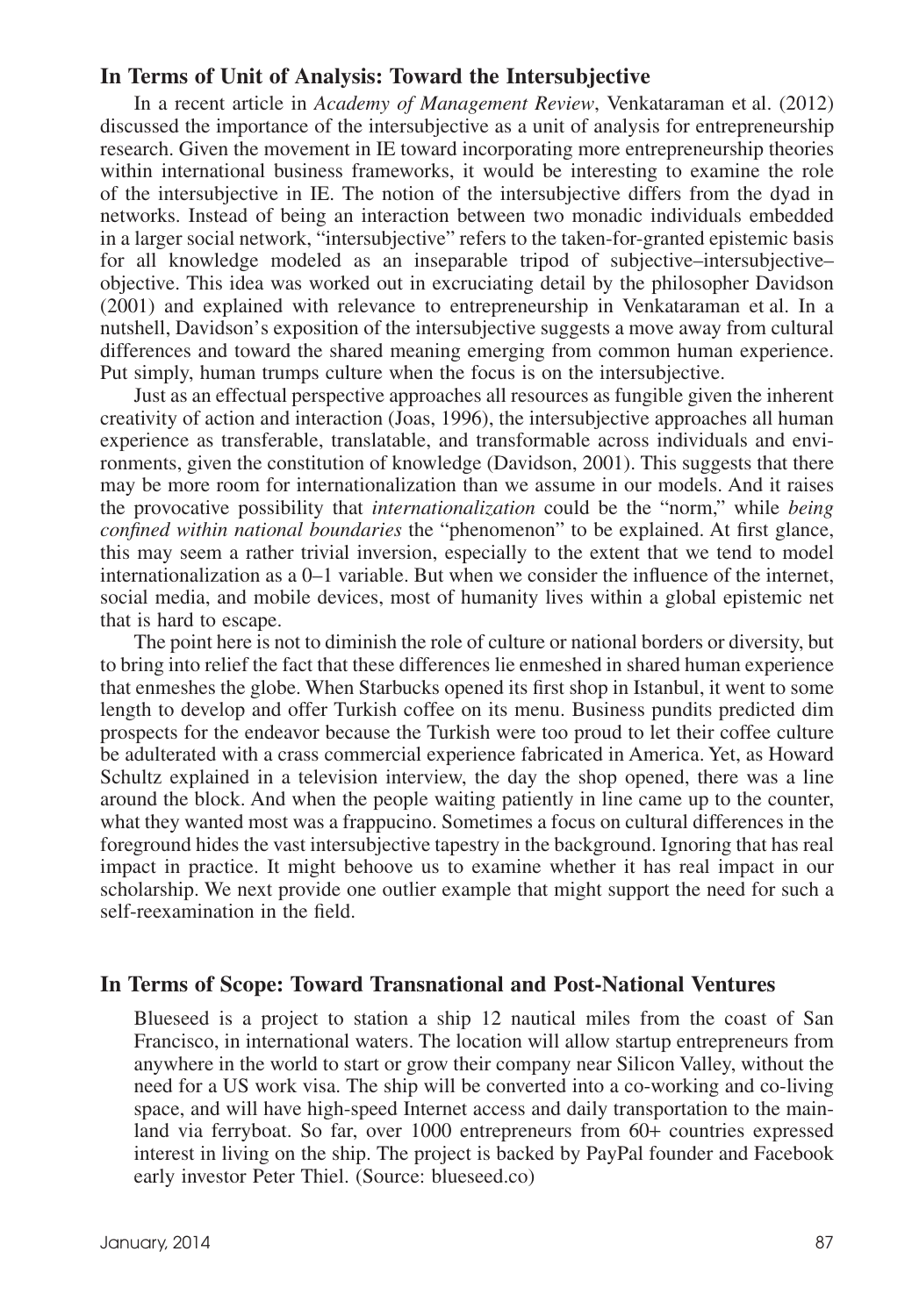In empirical science, it is usual to ignore the outlier. And Blueseed is clearly not the norm in IE. But sometimes the outlier can be the key to breakthroughs such as in the case of the kinky orbit of Mars that forced Kepler to throw away his beautiful model of circular orbits and discover the laws of planetary motion based on elliptical orbits. Or the case of the anomalies Darwin observed on his visit to the Galapagos islands that led to the *Origin of Species*. Blueseed is a gross anomaly and that is precisely why it is important for IE researchers not to ignore it or other enterprises like it. Blueseed seeks to subvert the very notion of "nation" and seeks to invent a transnational and even post-national future for economic enterprise. A long view of history argues that if nations could be invented, they could also be made obsolete. The relevant question for IE researchers is not only whether that would obsolete IE, but also how such an obsolescence could actually emerge from the current international conditions for commerce and enterprise. Which current theories and models predict the feasibility of such a transmutation? Which point to pathways and which to obstacles? And which assumptions within existing models would such a possibility challenge the most?

In a recent summary of effectuation research titled "Worldmaking," Sarasvathy (2012) spelled out the need to proactively *choose between* Type I-Type II errors as an essential ingredient of worldmaking explicated by philosophers such as Nelson Goodman. Under Knightian uncertainty, actors seeking to build new worlds are always prone to either Type-I error (rejecting a vision of a new world that later turns out to become real) or Type-II error (accepting a vision of a new world that later turns out not to come to be). They can therefore either seek to avoid these errors (a causal approach) or embrace them by biasing their choices toward one error and away from the other (an effectual approach). This philosophical generalization of the logic of effectuation argues for tackling in IE research not only extant empirically real phenomena, but also imagined possibilities such as the one expounded by the renowned sociologist Saskia Sassen, author of *Global City* (2001):

Pivotal in my research is that the global—whether an institution, a process, a discursive practice, or an imaginary concept—both transcends the exclusive framing of national states, and also partly emerges and operates within that framing. Seen this way, globalization is more than its common representation as growing interdependence and formation of self-evidently global institutions. It also includes sub-national spaces, processes, and actors.

Part of her thesis urges the importance of looking for globalization within cities rather than "out there" somewhere across the ocean. She argues for a subversive rather than a revolutionary path toward a post-national future. Another intriguing thesis comes from sociologist Jacobson (1996) who studies transnational migration and the decline of citizenship as a result of an emphasis on human rights, even for noncitizens. These ideas about the post-national within national borders or the trumping of human rights over citizenship are not speculative fantasies to be left to science fiction writers. Seeming aliens from the future such as Blueseed are already here and can be uncovered and studied using the same techniques we use to study more mundane phenomena.

# **Conclusion**

We believe that bringing together frameworks from effectuation and IE highlights intriguing new possibilities for future research. Whether these involve new methods, or new organizational forms, or a new unit of analysis, we need invest no more than we have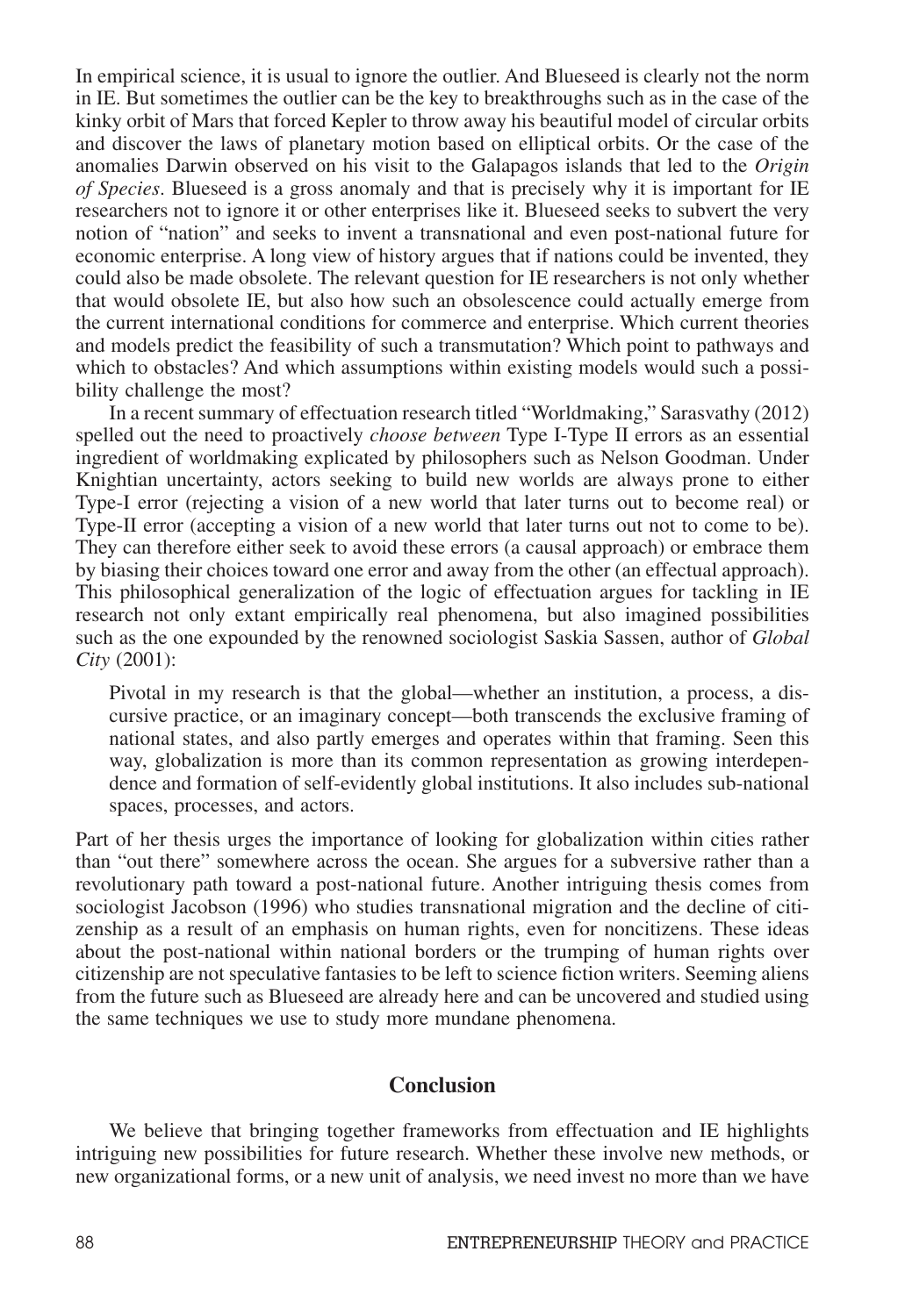to lose to push forward the current frontiers. Even taking outliers like Blueseed seriously and putting them within our analytical scope will allow us to sail out into uncharted waters and discover exotic new territories that will ultimately help us understand the present and the "normal" in deeper ways. This meeting of IE and effectuation research is a toast to that exploration. Bon voyage!

# **REFERENCES**

Aldrich, H.E. & Fiol, C.M. (1994). Fools rush in? The institutional context of industry creation. *Academy of Management Review*, *19*(4), 645–670.

Ardichvili, A., Cardozo, R., & Ray, S. (2003). A theory of entrepreneurial opportunity identification and development. *Journal of Business Venturing*, *18*(1), 105–123.

Aspelund, A., Madsen, T.K., & Moen, Ø. (2007). A review of the foundation, international marketing strategies, and performance of international new ventures. *European Journal of Marketing*, *41*(11/12), 1423– 1448.

Astebro, T., Chen, J., & Thompson, P. (2011). Stars and misfits: Self-employment and labour market friction. *Management Science*, *57*(11), 1999–2017.

Autio, E., George, G., & Alexy, O. (2011). International entrepreneurship and capability building: Qualitative evidence and future directions. *Entrepreneurship Theory and Practice*, *35*(1), 11–37.

Blume, B.D. & Covin, J.G. (2011). Attributions to intuition in the venture founding process: Do entrepreneurs actually use intuition or just say that they do? *Journal of Business Venturing*, *26*(1), 137–151.

Brettel, M., Mauer, R., Engelen, A., & Kuepper, D. (2012). Corporate effectuation: Entrepreneurial action and its impact on R&D project performance. *Journal of Business Venturing*, *27*(2), 167–184.

Brinckmann, J., Grichnik, D., & Kapsa, D. (2010). Should entrepreneurs plan or just storm the castle? A meta-analysis on contextual factors impacting the business planning–performance relationship in small firms. *Journal of Business Venturing*, *25*(1), 24–40.

Cavusgil, S.T. (1980). On the internationalization process of firms. *European Research*, *8*(6), 273–281.

Chandler, G.N., DeTienne, D.R., McKelvie, A., & Mumford, T.V. (2011). Causation and effectuation processes: A validation study. *Journal of Business Venturing*, *26*(3), 375–390.

Chen, H. & Chen, T.J. (1998). Network linkages and location choice in foreign direct investment. *Journal of International Business Studies*, *29*(3), 445–467.

Chetty, S. & Campbell-Hunt, C. (2004). A strategic approach to internationalization: A traditional versus a "born-global" approach. *Journal of International Marketing*, *12*(1), 57–81.

Chiles, T.H., Gupta, V.K., & Bluedorn, A.C. (2008). On Lachmannian and effectual entrepreneurship: A rejoinder to Sarasvathy and Dew (2008). *Organization Studies*, *29*(2), 247–253.

Coombs, J.E., Sadrieh, F., & Annavarjula, M. (2009). Two decades of international entrepreneurship research: What have we learned-where do we go from here? *International Journal of Entrepreneurship*, *13*, 23–64.

Corner, P.D. & Ho, M. (2010). How opportunities develop in social entrepreneurship. *Entrepreneurship Theory and Practice*, *34*(4), 635–659.

Coviello, N. & Munro, H. (1997). Network relationships and the internationalisation process of small software firms. *International Business Review*, *6*(4), 361–386.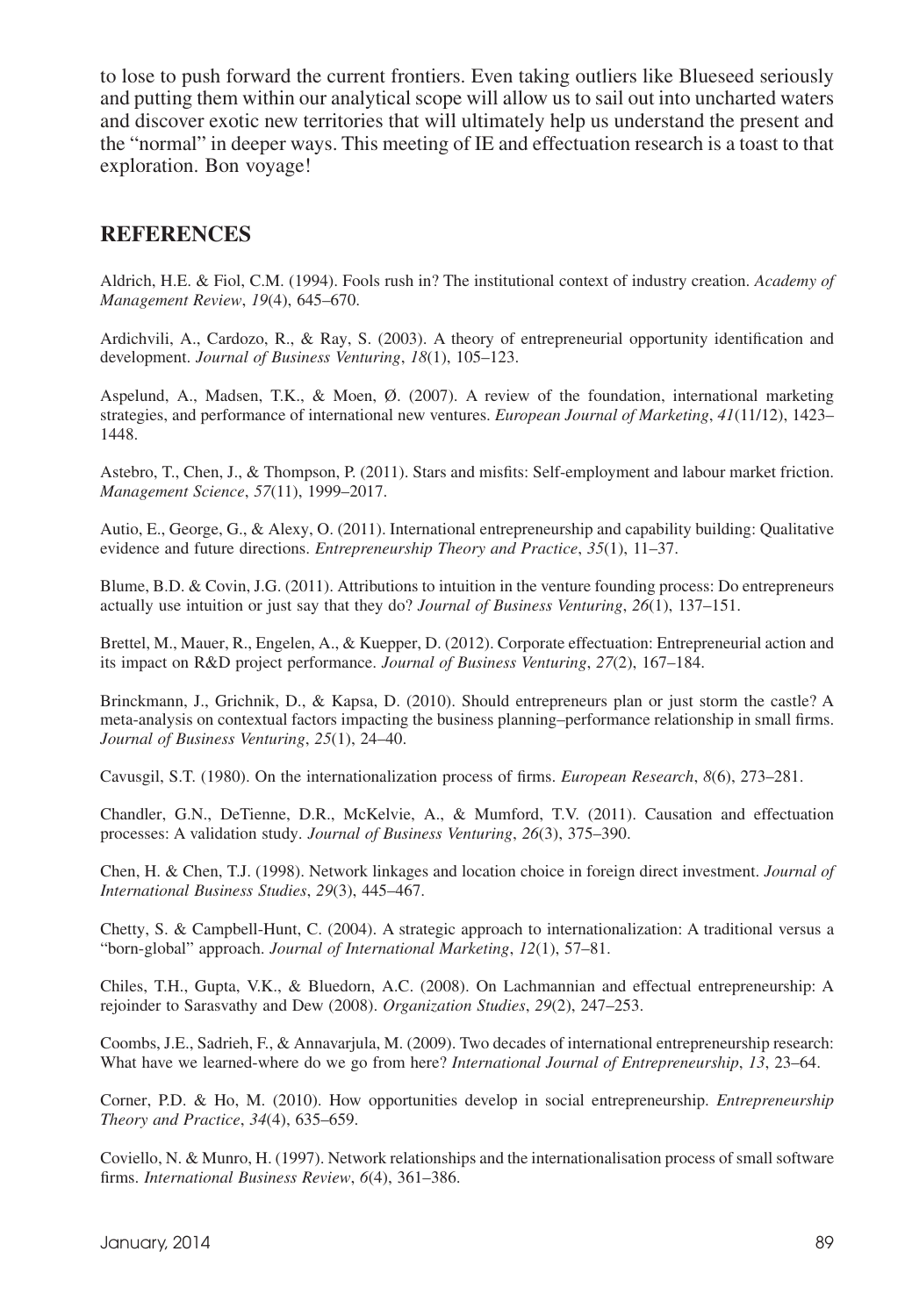Coviello, N.E. (2006). The network dynamics of international new ventures. *Journal of International Business Studies*, *37*(5), 713–731.

Coviello, N.E., McDougall, P.P., & Oviatt, B.M. (2011). The emergence, advance and future of international entrepreneurship research—An introduction to the special forum. *Journal of Business Venturing*, *26*(6), 625–631.

Cramer, J.S., Hartog, J., Jonker, N., & van Praag, C.M. (2002). Low risk aversion encourages the choice of entrepreneurship: An empirical test of truism. *Journal of Economic Behavior and Organization*, *48*(1), 29–36.

Cumming, D., Sapienza, H.J., Siegel, D.S., & Wright, M. (2009). International entrepreneurship: Managerial and policy implications. *Strategic Entrepreneurship Journal*, *3*(4), 283–296.

Dacin, P.A., Dacin, M.T., & Matear, M. (2010). Social entrepreneurship: Why we don't need a new theory and how we move forward from here. *Academy of Management Journal*, *24*(3), 37–57.

Davidson, D. (2001). *Subjective, intersubjective, objective: Philosophical essays*. (Vol. 3). Oxford: Oxford University Press.

Dew, N. (2009). Serendipity in entrepreneurship. *Organization Studies*, *30*(7), 735–753.

Dew, N., Read, S., Sarasvathy, S.D., & Wiltbank, R. (2009). Effectual versus predictive logics in entrepreneurial decision-making: Differences between experts and novices. *Journal of Business Venturing*, *24*(4), 287–309.

Dew, N., Sarasvathy, S., Read, S., & Wiltbank, R. (2009). Affordable loss: Behavioral economic aspects of the plunge decision. *Strategic Entrepreneurship Journal*, *3*(2), 105–126.

Dew, N., Sarasvathy, S.D., & Venkataraman, S. (2004). Economic implications of exaptation. *Journal of Evolutionary Economics*, *14*, 69–84.

Di Gregorio, D., Musteen, M., & Thomas, D.E. (2008). International new ventures: The cross-border nexus of individuals and opportunities. *Journal of World Business*, *43*(2), 186–196.

Ellis, P. & Pecotich, A. (2001). Social factors influencing export initiation in small and medium-sized enterprises. *Journal of Marketing Research*, *38*(1), 119–130.

Ellis, P.D. (2011). Social ties and international entrepreneurship: Opportunities and constraints affecting firm internationalization. *Journal of International Business Studies*, *42*(1), 99–127.

Endres, A.M. & Woods, C.R. (2010). Schumpeter's "conduct model of the dynamic entrepreneur": Scope and distinctiveness. *Journal of Evolutionary Economics*, *20*, 583–607.

Engelen, A., Heinemann, F., & Brettel, M. (2009). Cross-cultural entrepreneurship research: Current status and framework for future studies. *Journal of International Entrepreneurship*, *7*(3), 163–189.

Evans, D.S. & Leighton, L.S. (1989). Some empirical aspects of entrepreneurship. *The American Economic Review*, *79*(3), 519–535.

Fischer, E. & Reuber, A.R. (2011). Social interaction via new social media: (How) can interactions on Twitter affect effectual thinking and behavior? *Journal of Business Venturing*, *26*(1), 1–18.

Goel, S. & Karri, R. (2006). Entrepreneurs, effectual logic, and over trust. *Entrepreneurship Theory and Practice*, *30*(4), 477–493.

Gould, S.J. & Vrba, E.S. (1982). Exaptation—a missing term in the science of form. *Paleobiology*, *8*(1), 4–15.

Harmeling, S. (2011). Contingency as an entrepreneurial resource: How private obsession fulfills public need. *Journal of Business Venturing*, *26*(3), 293–305.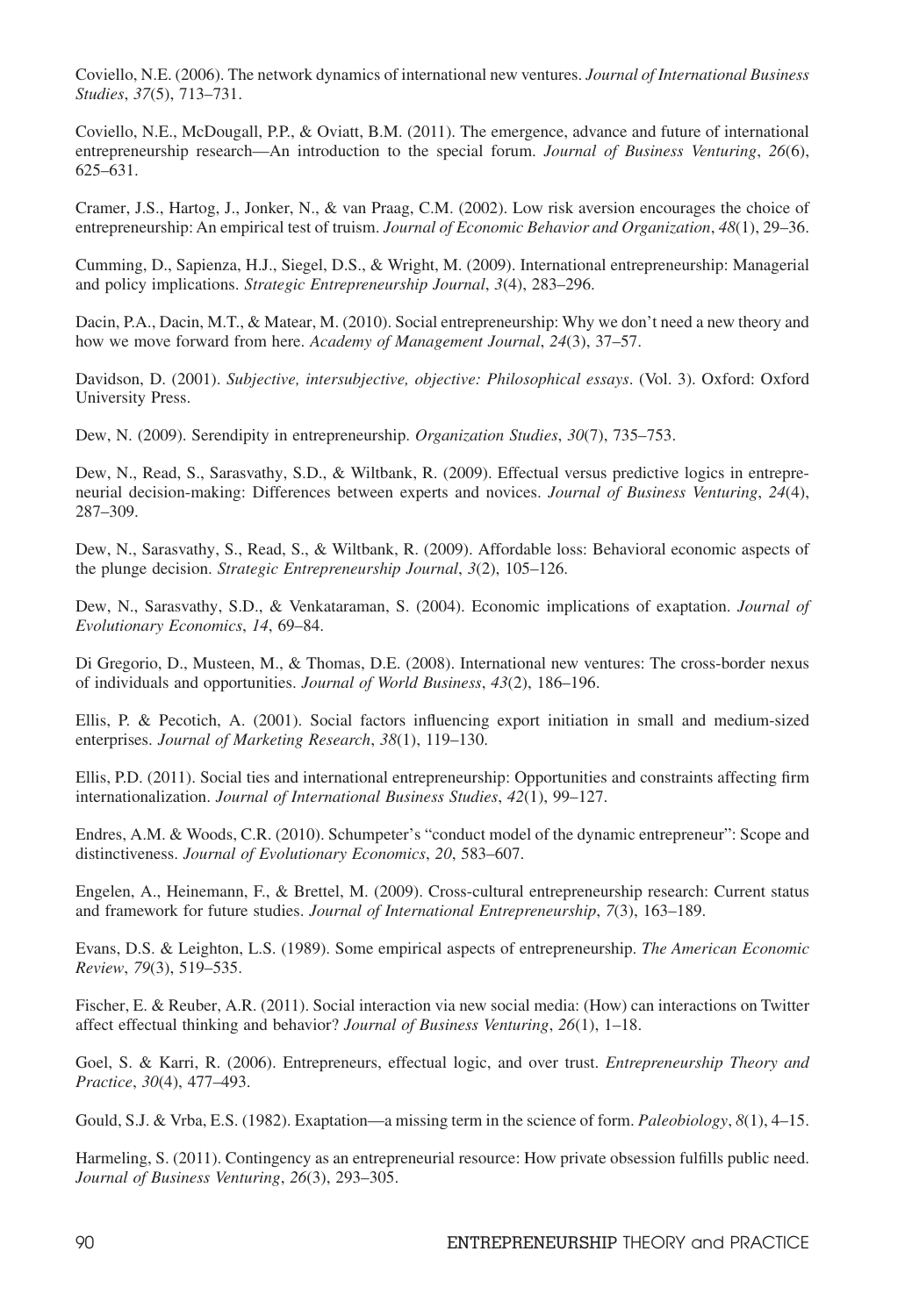Harmeling, S.S. & Sarasvathy, S.D. (2011). When contingency is a resource: Educating entrepreneurs in the Balkans, the Bronx, and beyond. *Entrepreneurship Theory and Practice*, *37*(4), 713–744.

Harris, S. & Wheeler, C. (2005). Entrepreneurs' relationships for internationalization: Functions, origins and strategies. *International Business Review*, *14*(2), 187–207.

Hitt, M.A., Hoskisson, R.E., & Kim, H. (1997). International diversification: Effects on innovation and firm performance in product-diversified firms. *Academy of Management Journal*, *40*(4), 767–798.

Jacobson, D. (1996). *Rights across borders: Immigration and decline of citizenship*. Baltimore, MD: The Johns Hopkins University Press.

Joas, H. (1996). *The creativity of action*. Chicago: University of Chicago Press.

Johanson, J. & Vahlne, J.E. (1977). The internationalization process of the firm—a model of knowledge development and increasing foreign market commitments. *Journal of International Business Studies*, *8*, 23–32.

Johanson, J. & Vahlne, J.E. (2009). The Uppsala internationalization process model revisited: From liability of foreignness to liability of outsidership. *Journal of International Business Studies*, *40*(9), 1411–1431.

Johanson, J. & Wiedersheim-Paul, F. (1975). The internationalization of the firm—four Swedish cases 1. *Journal of Management Studies*, *12*(3), 305–323.

Jones, M.V., Coviello, N., & Tang, Y.K. (2011). International entrepreneurship research (1989–2009): A domain ontology and thematic analysis. *Journal of Business Venturing*, *26*(6), 632–659.

Kahneman, D. & Lovallo, D. (1993). Timid choices and bold forecasts: A cognitive perspective on risk taking. *Management Science*, *39*(1), 17–31.

Katila, R. & Shane, S. (2005). When does lack of resources make new firms innovative? *Academy of Management Journal*, *48*(5), 814–829.

Keupp, M.M. & Gassmann, O. (2009). The past and the future of international entrepreneurship: A review and suggestions for developing the field. *Journal of Management*, *35*(3), 600–633.

Kiss, A.N., Danis, W.M., & Cavusgil, S.T. (2012). International entrepreneurship research in emerging economies: A critical review and research agenda. *Journal of Business Venturing*, *27*(2), 266–290.

Kistruck, G.M., Webb, J.W., Sutter, C.J., & Ireland, R.D. (2011). Microfranchising in base-of-the-pyramid markets: Institutional challenges and adaptations to the franchise model. *Entrepreneurship Theory and Practice*, *35*(1), 503–531.

Knight, F. (1921). *Risk, uncertainty and profit*. Boston, MA: Hart, Schaffner & Marx; Houghton Mifflin Company.

Lucas, R.E. (1978). Unemployment policy. *The American Economic Review*, *68*(2), 353–357.

Mainela, T. & Puhakka, V. (2009). Organising new business in a turbulent context: Opportunity discovery and effectuation for IJV development in transition markets. *Journal of International Entrepreneurship*, *7*(2), 111–134.

Mair, J. & Marti, I. (2006). Social entrepreneurship research: A source of explanation, prediction, and delight. *Journal of World Business*, *41*(1), 36–44.

McGrath, R.G. (1999). Falling forward: Real options reasoning and entrepreneurial failure. *Academy of Management Review*, *24*(1), 13–30.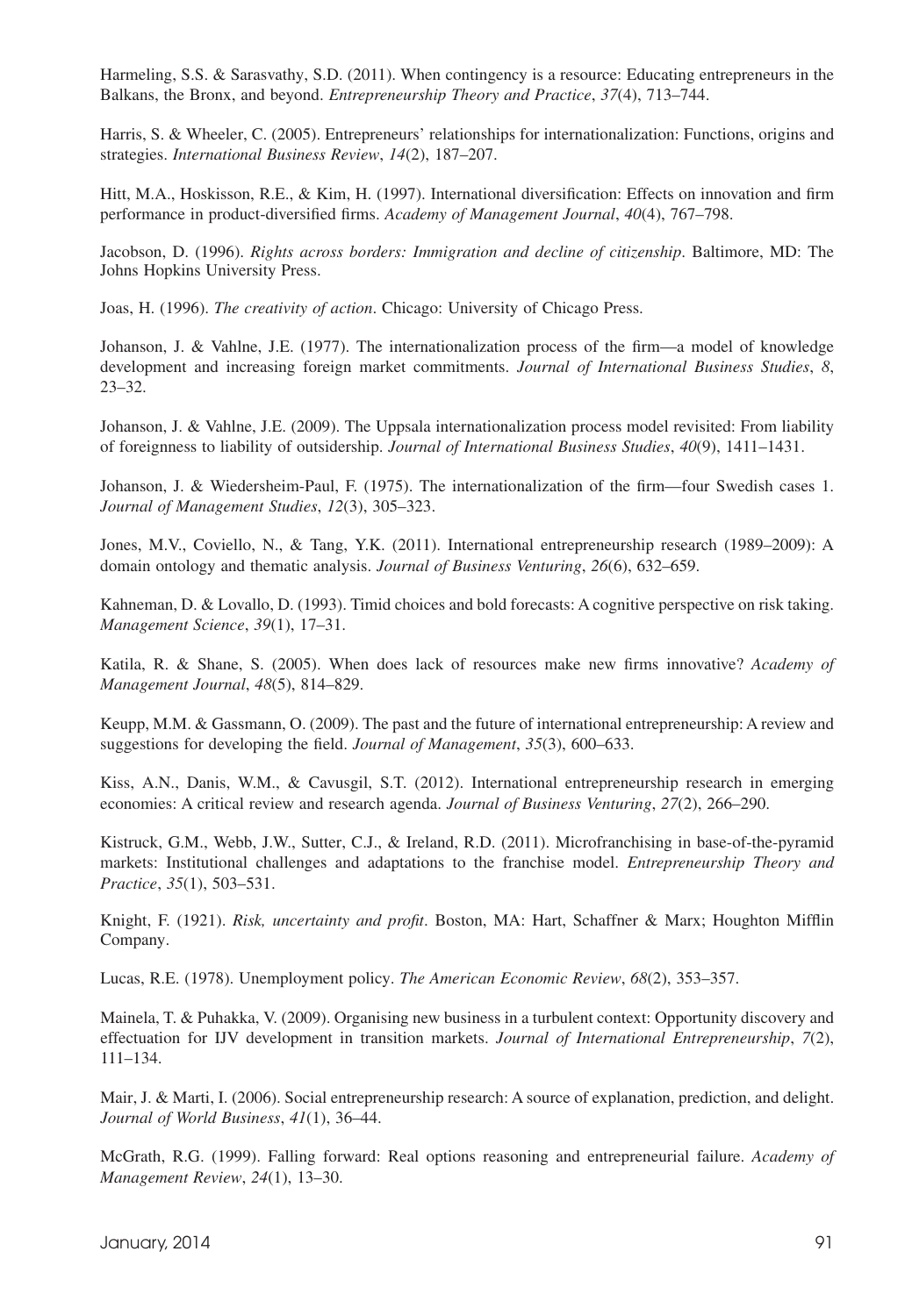McKelvie, A., Haynie, J.M., & Gustavsson, V. (2011). Unpacking the uncertainty construct: Implications for entrepreneurial action. *Journal of Business Venturing*, *26*(3), 273–292.

Mitchell, R.K., Busenitz, L.W., Bird, B., Gaglio, C.M., McMullen, J.S., Morse, E.A., et al. (2007). The central question in entrepreneurial cognition research 2007. *Entrepreneurship Theory and Practice*, *31*(1), 1–27.

Mowery, D.C. (1992). The US national innovation system: Origins and prospects for change. *Research Policy*, *21*(2), 125–144.

Oviatt, B.M. & McDougall, P.P. (2005). Defining international entrepreneurship and modeling the speed of internationalization. *Entrepreneurship Theory and Practice*, *29*(5), 537–554.

Prashantham, S. & Dhanaraj, C. (2010). The dynamic influence of social capital on the international growth of new ventures. *Journal of Management Studies*, *47*(6), 967–994.

Prashantham, S. & Floyd, S.W. (2012). Routine microprocesses and capability learning in international new ventures. *Journal of International Business Studies*, *43*, 544–562.

Qiu, Y. (2005). Personal networks, institutional involvement, and foreign direct investment flows into China's interior. *Economic Geography*, *81*(3), 261–281.

Read, S., Song, M., & Smit, W. (2009). A meta-analytic review of effectuation and venture performance. *Journal of Business Venturing*, *24*(6), 573–587.

Rutashobya, L. & Jaensson, J.E. (2004). Small firms' internationalization for development in Tanzania: Exploring the network phenomenon. *International Journal of Social Economics*, *31*(1/2), 159–172.

Santos, F. (2012). A positive theory of social entrepreneurship. *Journal of Business Ethics*, *111*(3), 1–17.

Sapienza, H.J., Autio, E., George, G., & Zahra, S.A. (2006). A capabilities perspective on the effects of early internationalization on firm survival and growth. *Academy of Management Review*, *31*(4), 914–933.

Sarasvathy, S.D. (2001). Causation and effectuation: Toward a theoretical shift from economic inevitability to entrepreneurial contingency. *Academy of Management Review*, *26*(2), 243–263.

Sarasvathy, S.D. (2008). *Effectuation: Elements of entrepreneurial expertise*. Cheltenham, U.K.: Edward Elgar.

Sarasvathy, S.D. (2012). Worldmaking. In A. Corbett & J. Katz (Eds.), *Entrepreneurial action: Advances in entrepreneurship, firm emergence and growth* (Vol. 14, pp. 1–24). Bingley, U.K.: Emerald.

Sarasvathy, S.D. & Dew, N. (2005). New market creation through transformation. *Journal of Evolutionary Economics*, *15*(5), 533–565.

Sarasvathy, S.D., Menon, A.R., & Kuechle, G. (2013). Failing firms and successful entrepreneurs: Serial entrepreneurship as a temporal portfolio. *Small Business Economics*, *40*(2), 417–434.

Sassen, S. (2001). *The global city: New York, London, Tokyo*. Princeton, NJ: Princeton University Press.

Schweizer, R., Vahlne, J.E., & Johanson, J. (2010). Internationalization as an entrepreneurial process. *Journal of International Entrepreneurship*, *8*(4), 343–370.

Sharma, D.D. & Blomstermo, A. (2003). The internationalization process of born globals: A network view. *International Business Review*, *12*(6), 739–753.

Short, J.C., Moss, T.W., & Lumpkin, G.T. (2009). Research in social entrepreneurship: Past contributions and future opportunities. *Strategic Entrepreneurship Journal*, *3*(2), 161–194.